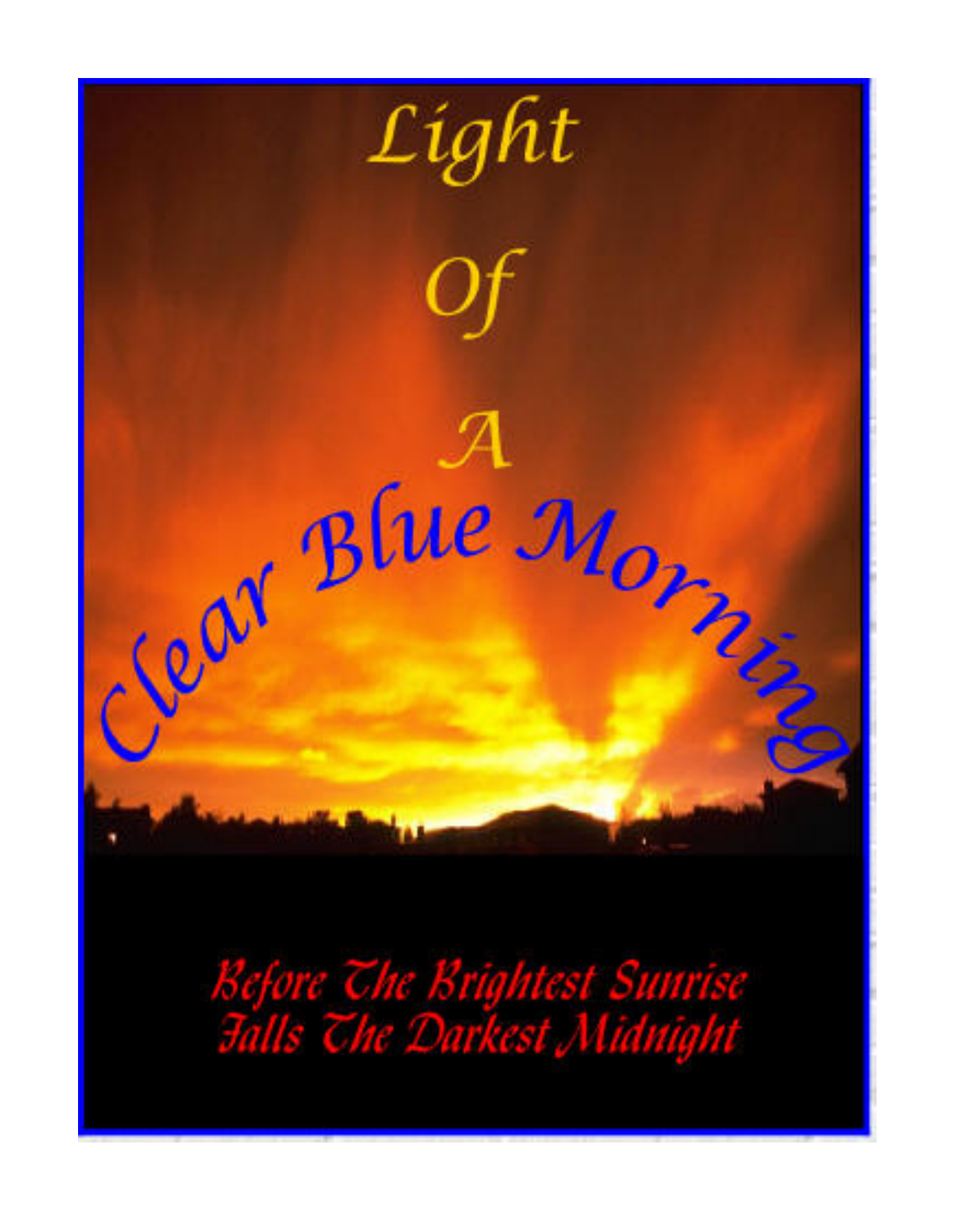This script is an original creation by Brett Hadley and the Adventist Christian Theatre drama team. All scripture references are taken from the New International Version and the New American Standard Bible.

# **RIGHTS OF USE:**

When you purchase this play you secure with it the right to perform it as many times as you like. You may also make copies of the script for your actors when preparing for a performance. I hope this play becomes a permanent part of your drama resources. What I do ask is this:

1. If one of your actors or an audience member or anyone comes to you and asks for a copy of the script, you would refer them to me *(see name and address below)* so I can secure for them their own copy.

2. If you want to make some major changes to the script, please let me know.

3. If you are reading through the script and don't quite understand how something works, feel free to give call or email me. I will be more than happy to help you.

In Christian drama their is a Code of Ethics every performer lives by. These codes are based on respect for the script, the other actors and the audience. It is our desire to make the scripts on this book available for your use and we ask only that you use them with respect for the author.

**For all inquires, questions and comments please contact: Brett Hadley EMAIL: adventistchristiantheatre@gmail.com WEB SITE: www.adventistchristiantheatre.com**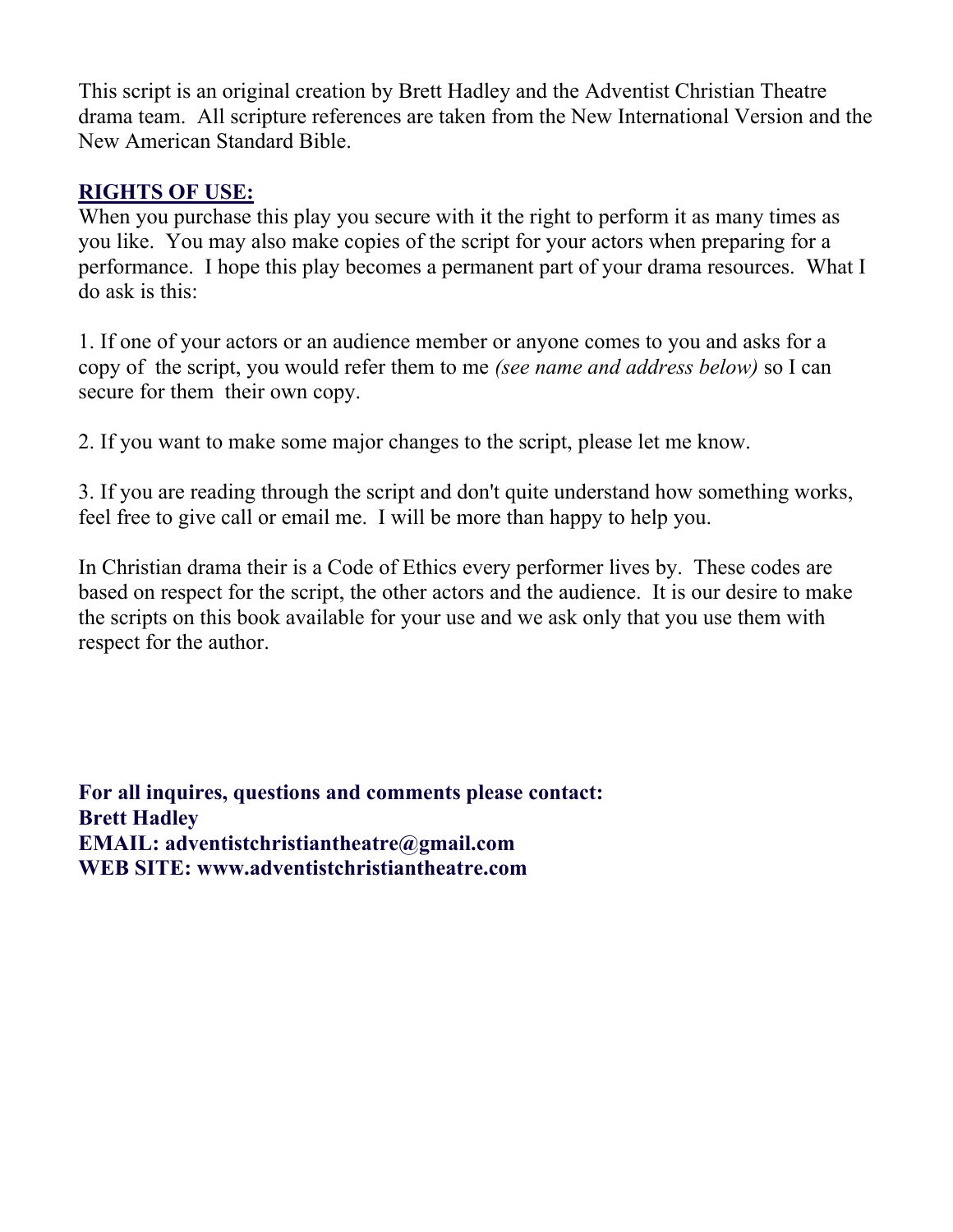# **Light Of A Clear Blue Morning**

# **THEME AND FOCUS:**

When the subject of last day events come up, it is easy to focus on the religious persecution, catastrophic natural events and the war that Satan, "the dragon" will wage all around us. But before any of these things take place, the dragon's biggest battle is already waging inside of us. The theme for this play is the spiritual battle of the last days. The focus is on the different issues people struggle over in that war, and though people's battles may be different, the enemy and his intensity to conquer us all, is the same. Only when we are willing to, with courageous honesty, face our own needs and pain in the light of God's love, do we experience the type of conversion that changes us, seals and prepares us, for Jesus' second coming.

| <b>CHARACTERS:</b><br>Kevin |
|-----------------------------|
| <b>Bobby</b>                |
| Nicky                       |
| Gregg                       |
| Lori                        |
| Mr. Lawrence                |
| 4 Angels                    |
| Satan                       |
| 5 Demons                    |
|                             |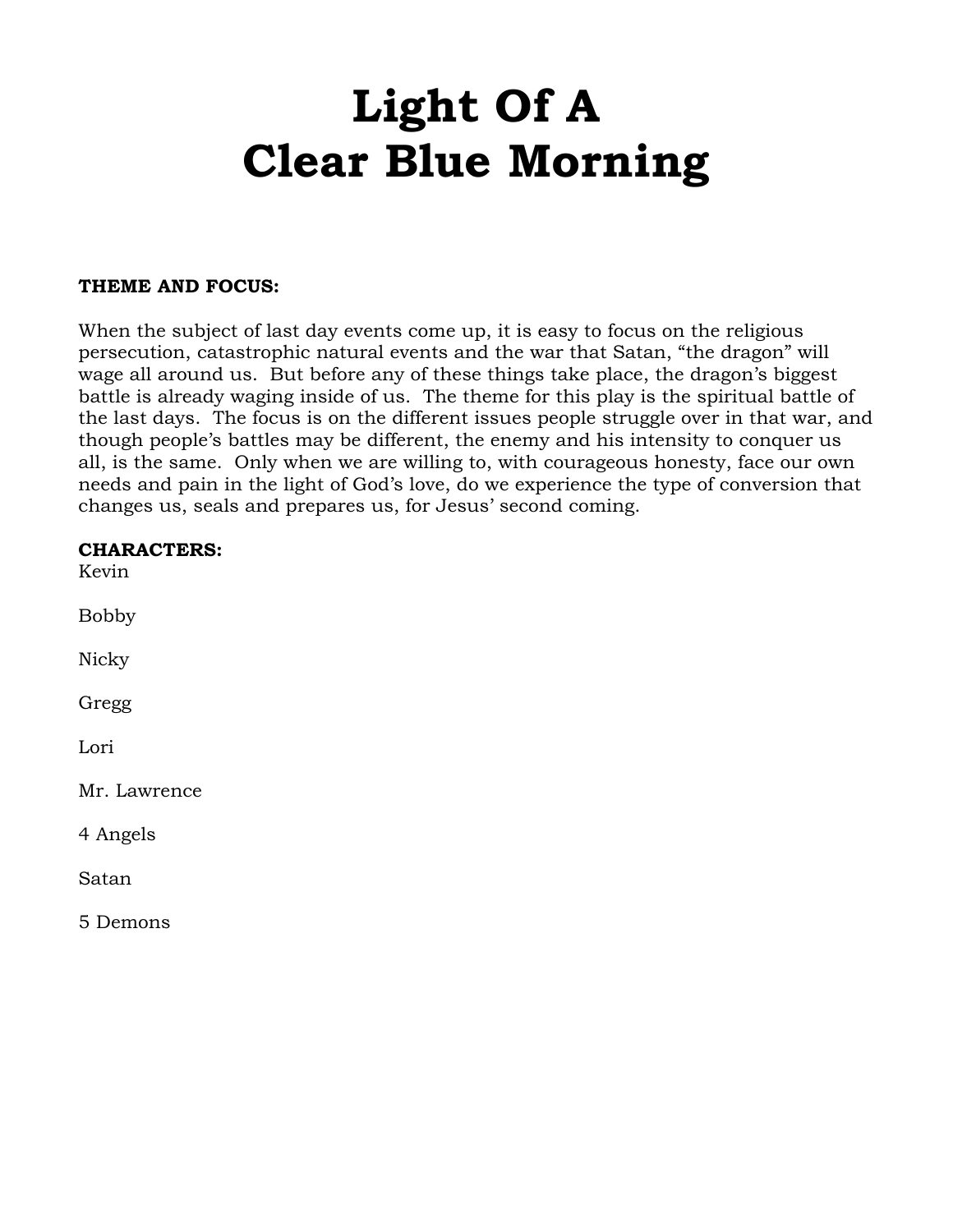# **CHARACTER SKETCHES**

# **KEVIN**

He is from a small town in Nebraska. Due to circumstances beyond his control *(no Christian school close to his home, personal finances)* He must go away to boarding school. He has a religious background and comes from a spiritual home. However, he is at the point in his life where he must "own" his own beliefs and not simply accept a "hand-me-down—religion." His internal struggle is over a belief in God and an understanding of who He is. He feels plagued with doubt and because his family is deeply spiritual, he feels guilty for having doubt. He is basically a good person who "appears" religious, but has a deep, silent conflict inside.

# **GREGG**

Your basic M.T.V, heavy metal rock addict. He has a cynical outlook on all of life and is constantly listening and referring to philosophies stated in music. He is covering for an extreme self-image and self-worth problem. His parents are extremely conservative religionists. They have all the actions without the meaning. He doesn't know if God is really there or if He intervenes in people's lives. Is it Divine intervention or just chance?

# **LORI**

Always in a relationship. Something obvious to others, but unknown to her, is she has to be with a guy or she doesn't feel complete. Her relationships tend not to last long. She changes boyfriends as often as she changes socks. She has a self-worth problem that stems from the fact her father left home when she was very young. Since then her mother has been through a series of marriages to men who didn't stick around very long. She is playful and laughing on the outside, but empty of solid, meaningful relationships inside.

# **NIKKI**

A very sweet, seemingly innocent and childlike girl. She is nice to everyone she meets and goes out of her way to help the underdog. She keeps her outward appearance simple, but pretty. She doesn't like to see anyone upset or hurt, and does not allow herself those emotions. The mask she wears out front hides the family life she comes from; Nikki is a victim of child abuse. Her father is an alcoholic and frequently is taken over by rage. He physically and emotionally abuses her. She, instead of being angry, believes she deserves the punishment she gets. She does not believe she deserves to receive love from anyone; parents, friends or God. Her battle is reconciling an abusive past that has filled her with shame and guilt, with a loving God.

# **BOBBY**

The only one who has a true picture of God. He is not well accepted by the other students and is kind of an outcast, although he is oblivious to this. He is very in tune with who he is and how God's love reaches to all people and He is enthusiastic to share this with everyone. Bobby has great wisdom and insight that comes out in very simple, but profound, statements that most people brush off. They do this because Bobby is mildly mentally retarded. He is also physically disabled in that he was born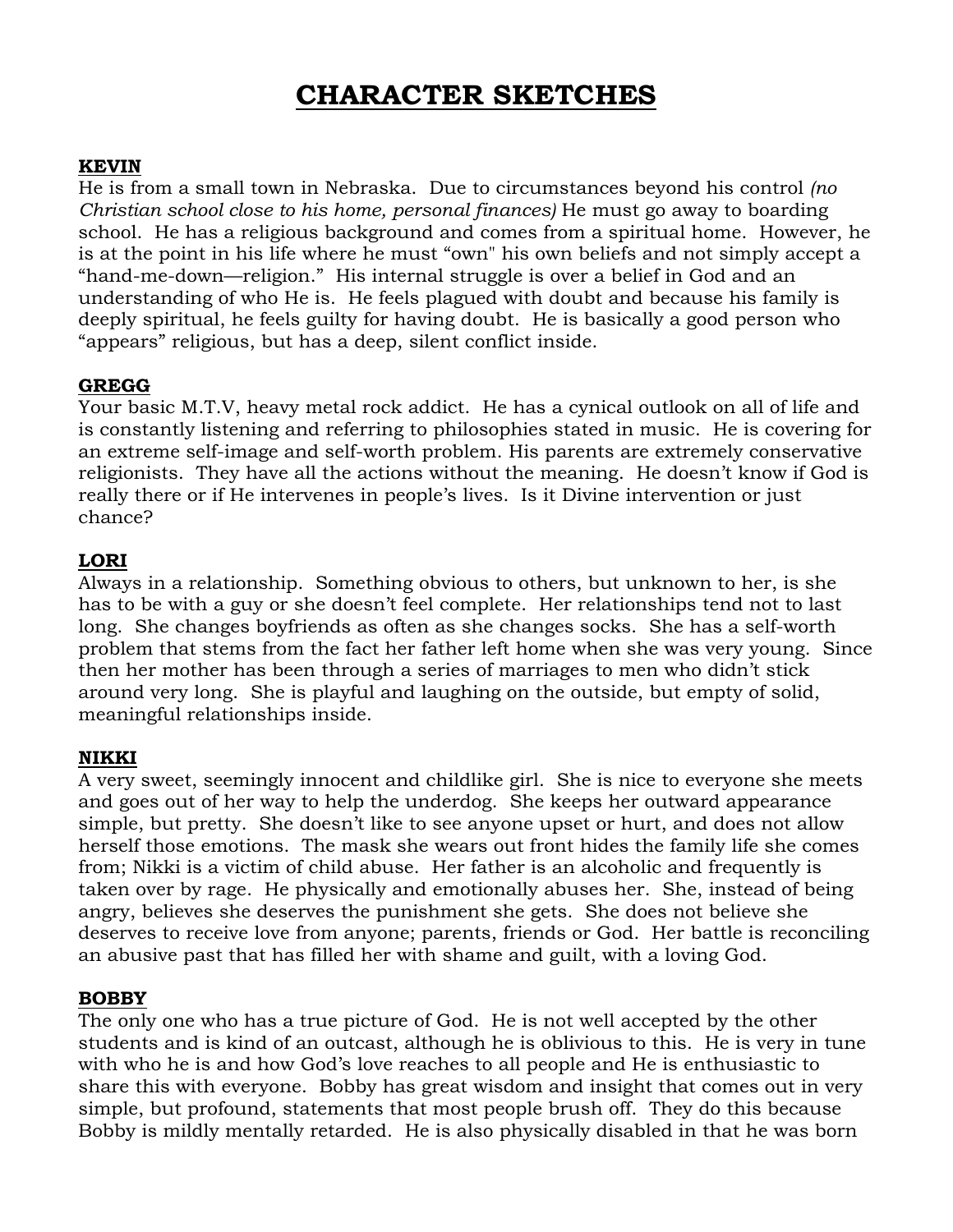with weak lungs *(he must use an inhaler)* and a weak heart. He carries a small teddy bear with him everywhere he goes that represents, to him, the childlike faith that he has with God. Even if he doesn't understand everything that happens, he falls back on that trust. His mother gave him the bear when he was a little child, and now it reminds him to follow what Jesus said in "except you become as little children, you shall not enter the kingdom of Heaven." What people do not realize is that to Bobby, the bear represents his real "inner-child" and when they make fun of it, they are making fun of him.

# **MR. LAWERENCE**

An academy Bible teacher. He is deeply concerned about his students and is convicted that the spiritual battle of the last days has already begun. He attempts to reach some of his "problem" students by unifying them into a group working for a common goal: help build a student chapel. He hopes that this experience might open them up to each other, talking about their issues, and in so doing open them up to God's influence.

# **SATAN**

A mastermind and genius of deception. He has trapped all the characters into looking away from God to other things to fill or cover their needs and pain. He is logical about his approaches on his victims until he begins to loose control of them. He then is taken to rash acts in an attempt to regain control that sometimes ends in pushing his victims to far and into God's hands.

# **DEMONS**

Obviously Satan's henchmen. They do his bidding. Their voices seethe with evil and they live only to entrap and torture human victims. Sneaky and skulking are their key personality traits and movements.

# **ANGELS**

Always present, always deeply concerned about their "charges" but taking their direction straight from God's throne room. They do only as much as they are directed to and when a victim of Satan's attacks cries out to God they are instantly present. They allow Satan his way only as God allows it, and when it's time to draw the line, they do so with the power of the wrath of God against sin.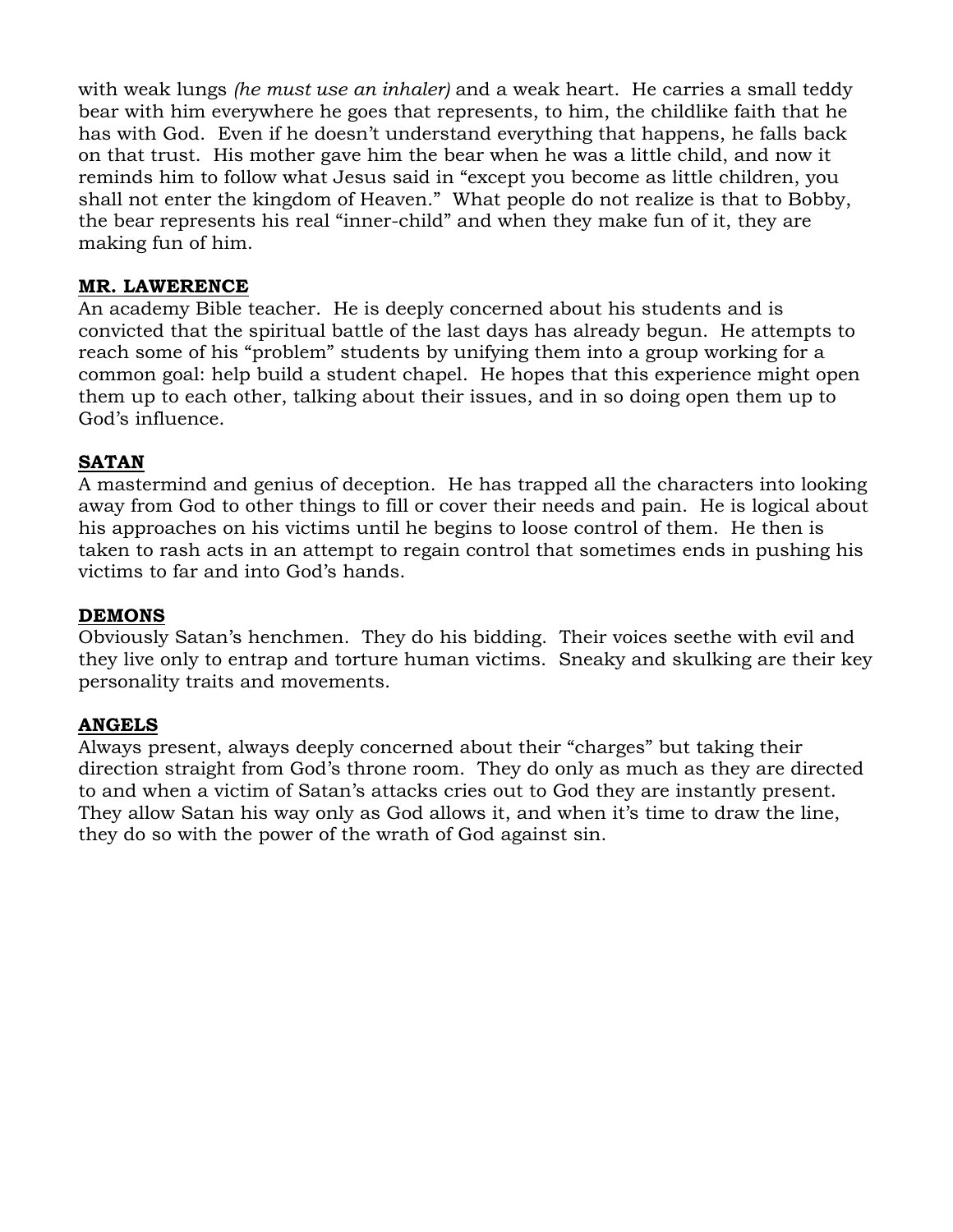# **ACT-I**  *Scene-I*

# **OPENING SCENE:**

"Calling Out Your Name" by Rich Mullins is already playing. Light comes up on stage right to reveal Kevin's bedroom in Nebraska. He is obviously sad and is packing to leave. As he packs, he picks up a picture of himself with his parents. He sits on bed and stares at the picture for a long moment. His mother enters from the darkness of stage left. She carries a big lunch bag and is on the brink of tears. Music fades to very low so voices can be heard over it.

# **MOTHER:**

I packed you some lunch to take along on the bus.

# **KEVIN:**

Thanks mom, you didn't have to do that.

# **MOTHER:**

It's gonna be a long trip and I don't want you having to spend your money on junk food and soda. *(SHE STARTS TO FOLD A SHIRT AND PACK FOR HIM)* Besides, I've been making your lunches since you were old enough to go to school and now that your going away I won't be there anymore to...to...*(BEGINS TO CRY)* Your just gonna have to take care of yourself.

# **KEVIN:**

*(HUGS HER)* It's O.K. mom. I know your always gonna be there.

# **FATHER:**

*(ENTERS FROM STAGE LEFT. CLEARS THROAT)* Can I come in?

# **KEVIN:**

*(SURPRISED)* Dad, yeah.

# **FATHER:**

Looks like your almost packed.

# **KEVIN:**

Yeah, I've just got a few more things to throw together. *(PICKS UP A SMALL STACK OF BOOKS, ONE IS A BIBLE)*

# **FATHER:**

*(TAKES BIBLE FROM STACK)* You won't be needing this.

# **KEVIN:**

But dad, that's my Bible. How can I—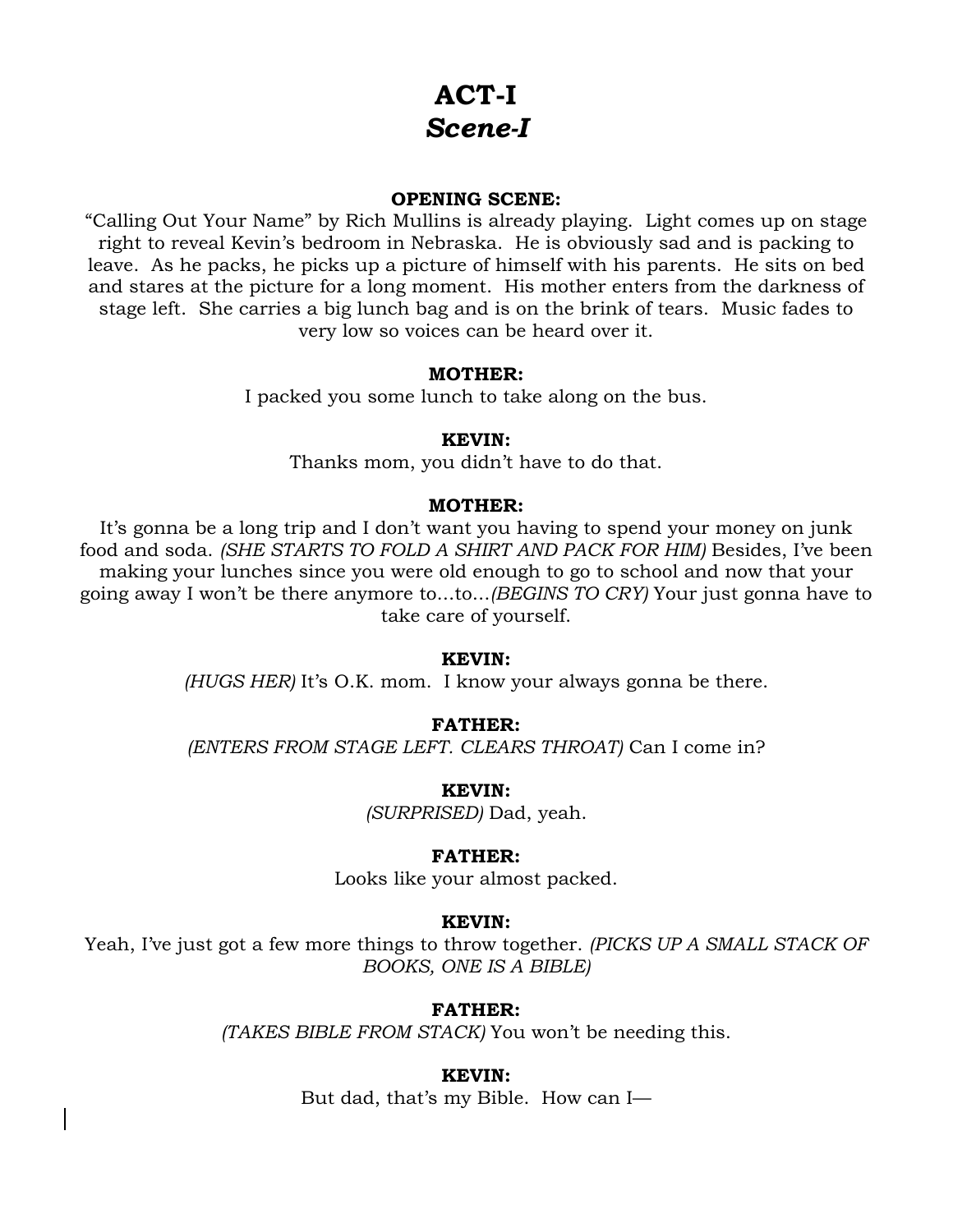#### **FATHER:**

I want you to take this one.

#### **KEVIN:**

Your Bible? But dad, it's been in the family for years. I can't take this, what if I lost it or something happened to it, or—

#### **FATHER:**

*(THEY ALL SIT ON BED)* My grandfather owned this Bible and when my father was ready to go out on his own he gave it to him. Then, when I was old enough to leave home my father gave it to me. Now it's your turn. Take it with you and it will always remind you of where your roots are. There's a lot of history in this Bible. It's promises saw this family through a lot of hard times and a lot of tears. Always remember son, there is nothing so dangerous as forgetting where you came from.

#### **KEVIN:**

I don't want to go dad. It's too far away.

#### **FATHER:**

I know you don't son. But who knows that God isn't taking you to this place because He needs you there. *(STANDS)* Your mother and I will always be with you; in spirit and in prayer.

*(ALL THREE STAND IN A CIRCLE WITH ARMS AROUND EACH OTHER. LIGHTS FADE OUT AND SLIDES/NARRARATION COME ON)*

- 1. The greatest sign that we are living in the last days is not found in the book of Revelation.
- 2. You cannot see it in the sun, moon or stars,
- 3. And it is not the wars or rumors of wars between the governments of this world.
- 4. The battle is within you.
- 5. For our struggle is not against flesh and blood, but against the rulers, the authorities, the powers of this dark world,
- 7. and the spiritual forces of evil in the heavenly realms.
- 8. The only way to win is to surrender,
- 9. The only way to live is to die.
- 10. And when it feels as though you have no hope. . .remember,
- 11. Before the brightest sunrise
- 12. Falls the darkest midnight.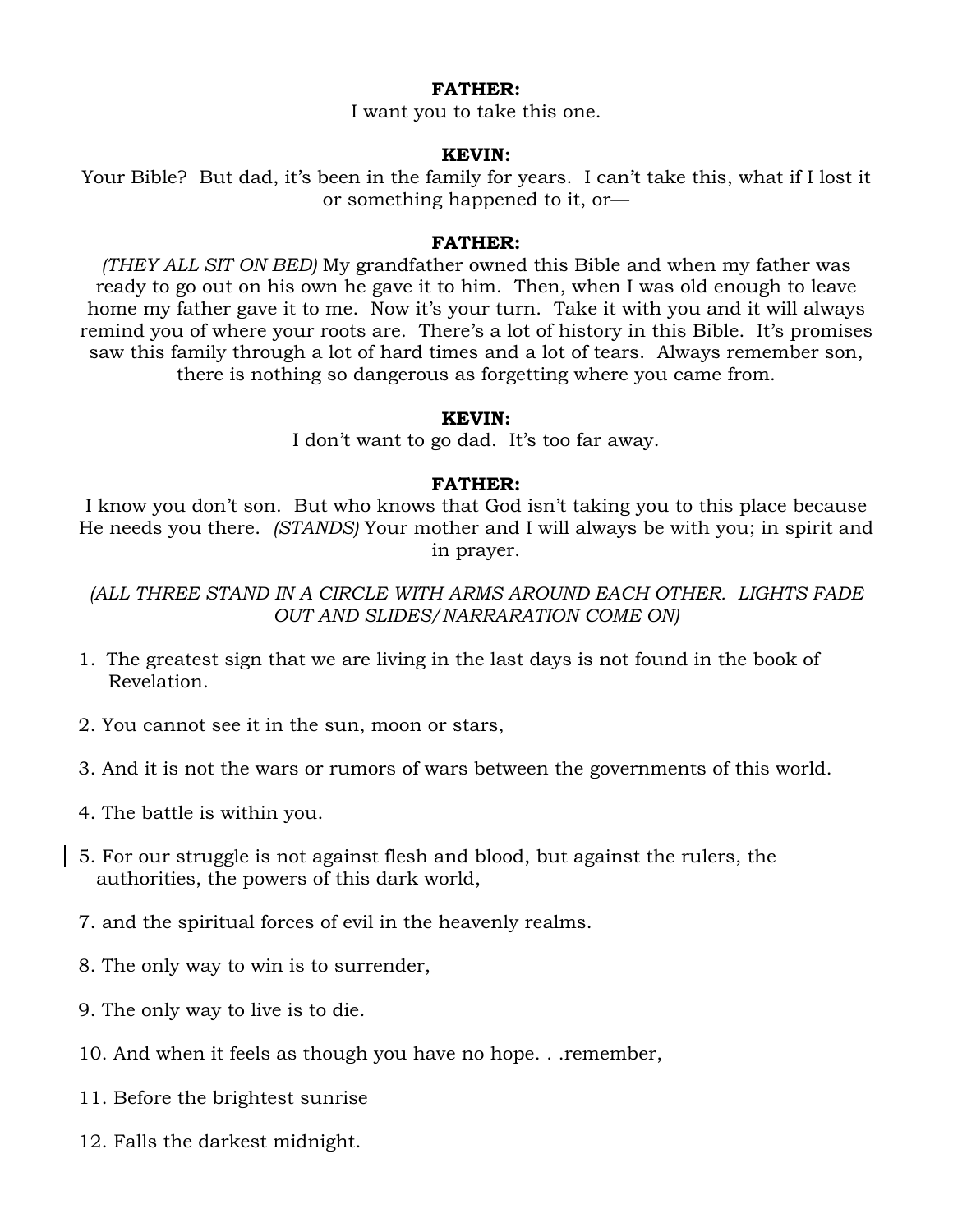# **ACT-I**  *Scene-II*

# **OPENING:**

A school bell rings and lights come up stage right showing a classroom scene. Students are standing around and having pre-class conversation. Kevin is obviously by himself and not a part of the crowd.

### **Lori:**

*(COMES RUNNING IN)* Was that the second bell?

# **Nikki:**

Yeah, I think it was.

**Lori:** 

Well where's Mr. Lawrence? Is he here?

# **Nikki:**

*(SHRUGS)* I don't know, haven't seen him. Maybe we're not having class.

# **Lori:**

*(TAPS GREG ON THE SHOULDER WHO IS LISTENING TO HIS WALKMAN AND OBVIOUSLY ENJOYING THE MUSIC)* Hey Greg! *(NO RESPONSE)* Earth to Greg... (*STILL NO RESPONSE. SHE PICKS UP HIS WALKMAN, PUSHES THE MIKE BUTTON AND YELLS)* Yo! Metal head!

# **Greg:**

AAAAAGGGHHH! Do you realize you could have busted my eardrums!

#### **Lori:**

It wouldn't be any worse than the deafening decibels on your death rock. How can you listen to that stuff?

# **Greg:**

It relaxes me.

# **Lori:**  Whatever. *(DRAWS IT OUT)* Has Mr. Lawrence been in yet?

#### **Greg:** Who?

# **Lori:**

Our Bible teacher, hello!

# **Greg:**

Class just started, it'll be another 10 minutes before he'll show up. He's late to everything.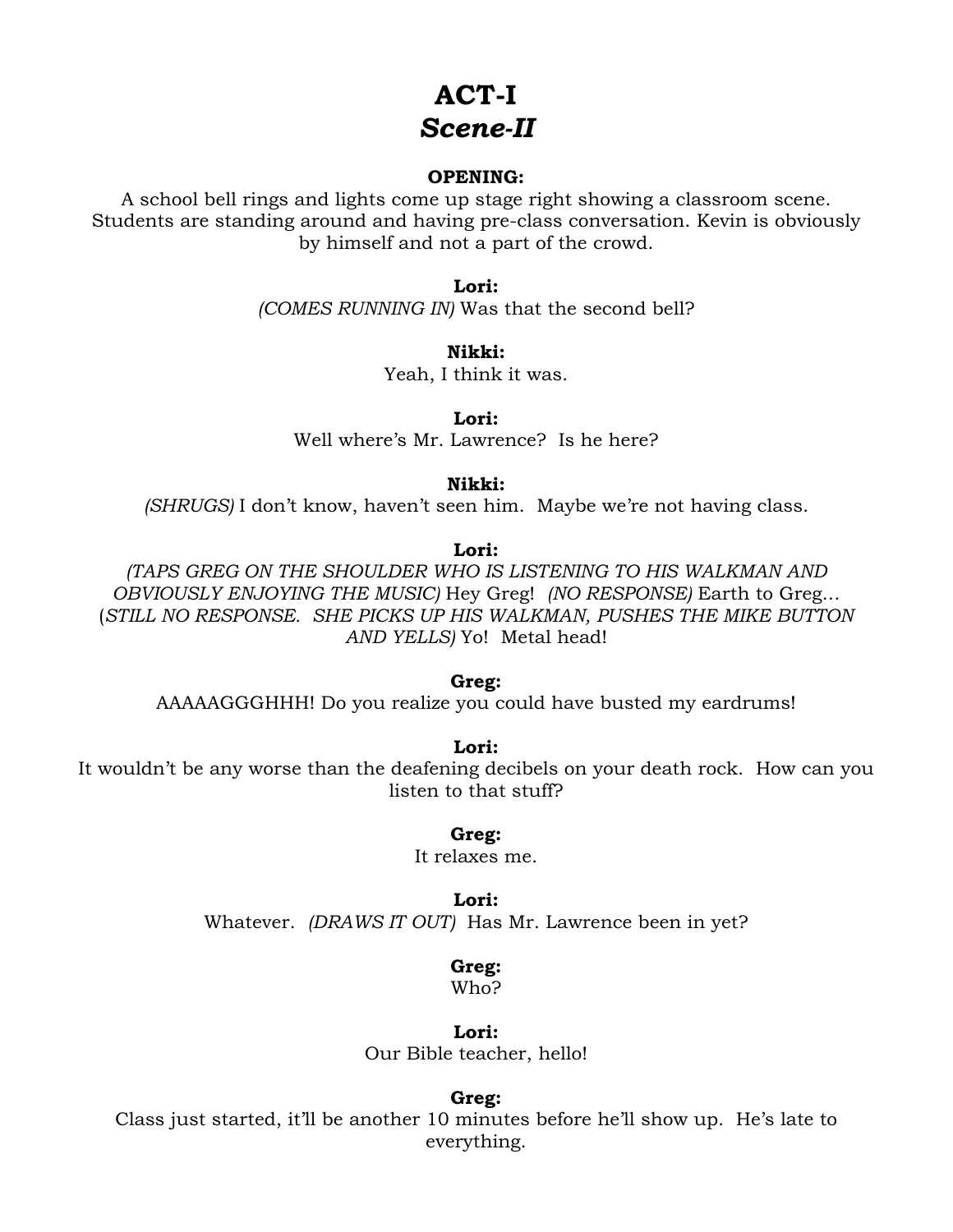#### **Lori:**

Great. I thought I was going to be late and I can't afford another tardy or I'll get suspended.

# **Nikki:**

Well when you stop to talk to every guy in the hall before class what do you expect?

> **Lori:**  It's called priorities, and men are higher than class.

> > **Kevin:**

*(SHY, WALKING UP TO THE GROUP)* Hi. *(ALL MUMBLE "HI")*

**Nikki:** Aren't you the new kid from Kansas?

# **Kevin:**

Yeah, but it's Nebraska.

# **Greg:**

Nebraska! People still live there? I thought it was just a state full of corn.

**Lori:** *(HITS HIM)* Of course people live there. Didn't you take Geography?

# **GREGG:**

Slept through it.

# **LORI:**

Why did you come way out here? We're a long way from Nebraska!

**KEVIN:**

It's a long story. I'm just glad I could come to a Christian school.

# **GREGG:**

Man, you've been shucking corn too long.

# **NIKKI:**

Well, welcome to our school. Good impression on your first day, the teachers late.

# **GREGG:**

He's always late.

# **LORI:**

To everything. You can almost set your watch by it.

# **GREGG:**

He'll be late to his own funeral.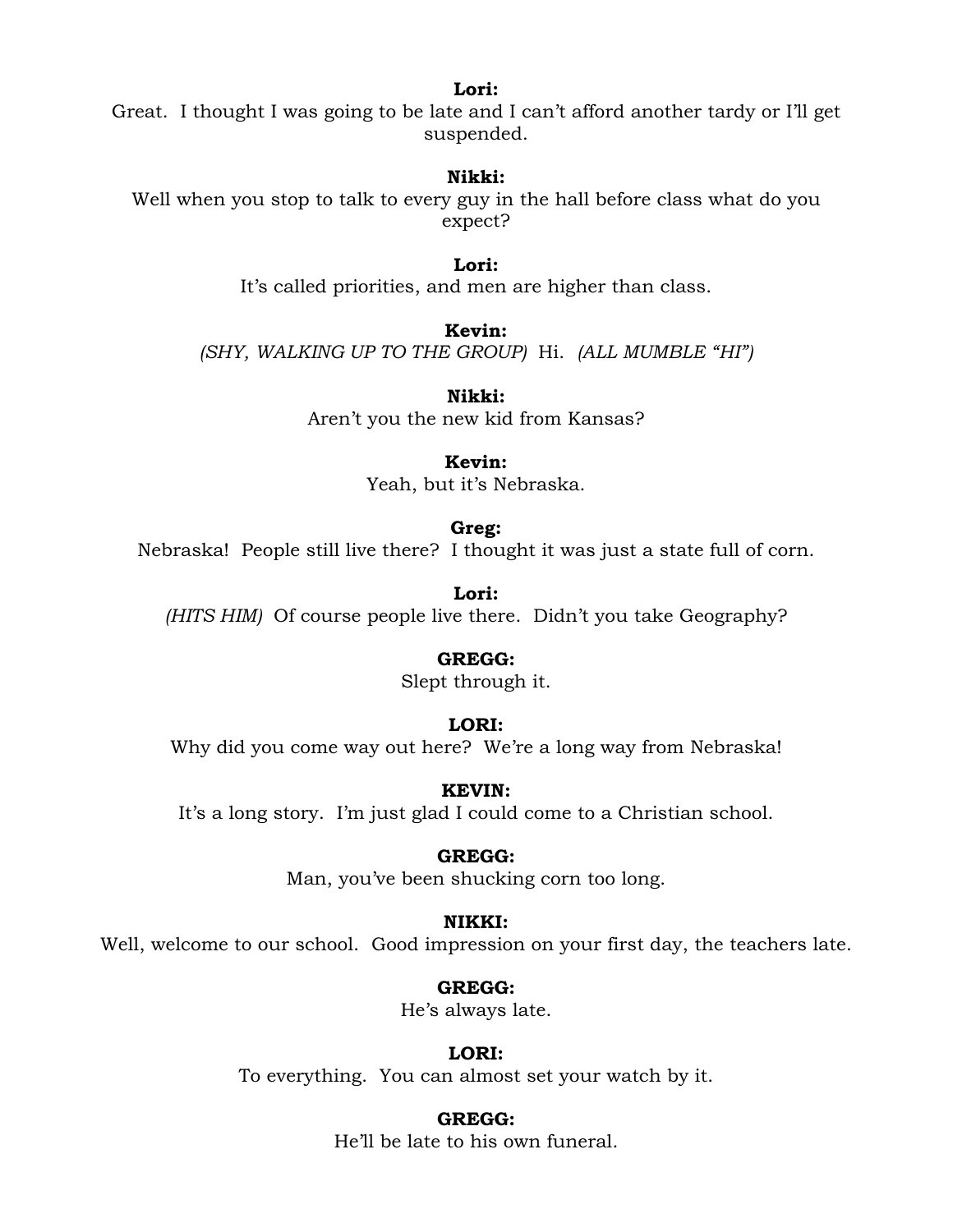#### *(MR. LAWRENCE ENTERS UNNOTICED)*

#### **LORI:**

He'll be late to the Second Coming.

### **MR. LAWRENCE:**

No man, or woman, knows the day or hour of His coming, so that is the one thing I can not be late for. My apologies everyone. Please have a seat and lets get started. *(EVERYONE SITS. KEVIN SITS IN THE BACK)*. I'm late because I stopped by the office to get your test results back from yesterday's exam. It is obvious to me that most of you seem to have had a struggle with the material we've covered. So were going to take a little more time and go over it again.

#### *(EVERYONE MOANS)*

#### **GREGG:**

C'mon Mr. Lawrence, we couldn't have done that bad. I know I studied.

## **MR. LAWRENCE:**

Gregg, I asked what book in the Bible came after First Peter. Do you remember your answer?

#### **GREGG:**

Revelation?

#### **MR. LAWRENCE:**

My point exactly.

#### **GREGG:**

*(TO KIDS AROUND HIM)* it does doesn't it? It comes after all the books!

#### **MR. LAWRENCE:**

Anyway, does anyone remember our topic? *(SILENCE. KIDS LOOK AROUND).* We were talking about the history of the early Christian church and the early history of our own church. It was Peter and Paul, along with the other disciples, who began the first Christian church and spread it like wild fire over the world they knew. Nothing could stop these guys short of death. And that is exactly what happened to most of them. *(STUDENTS BEGIN PUTTING HEADS DOWN ON DESKS, ACTING BORED, FALLING ASLEEP. AFTER A BEAT OR TWO, GREG BEGINS* 

*SNORING)* And I don't mean of old age. Many of them died pretty torturous deaths. You gotta ask yourself what made these guys so on fire for the gospel that they were willing to die for their beliefs? Was it just a set of fundamental doctrines they had studied out? A theology they all agreed on?

#### **KEVIN:**

No. Who'd be willing to die for that?

#### **MR. LAWRENCE:**

What do you think it was?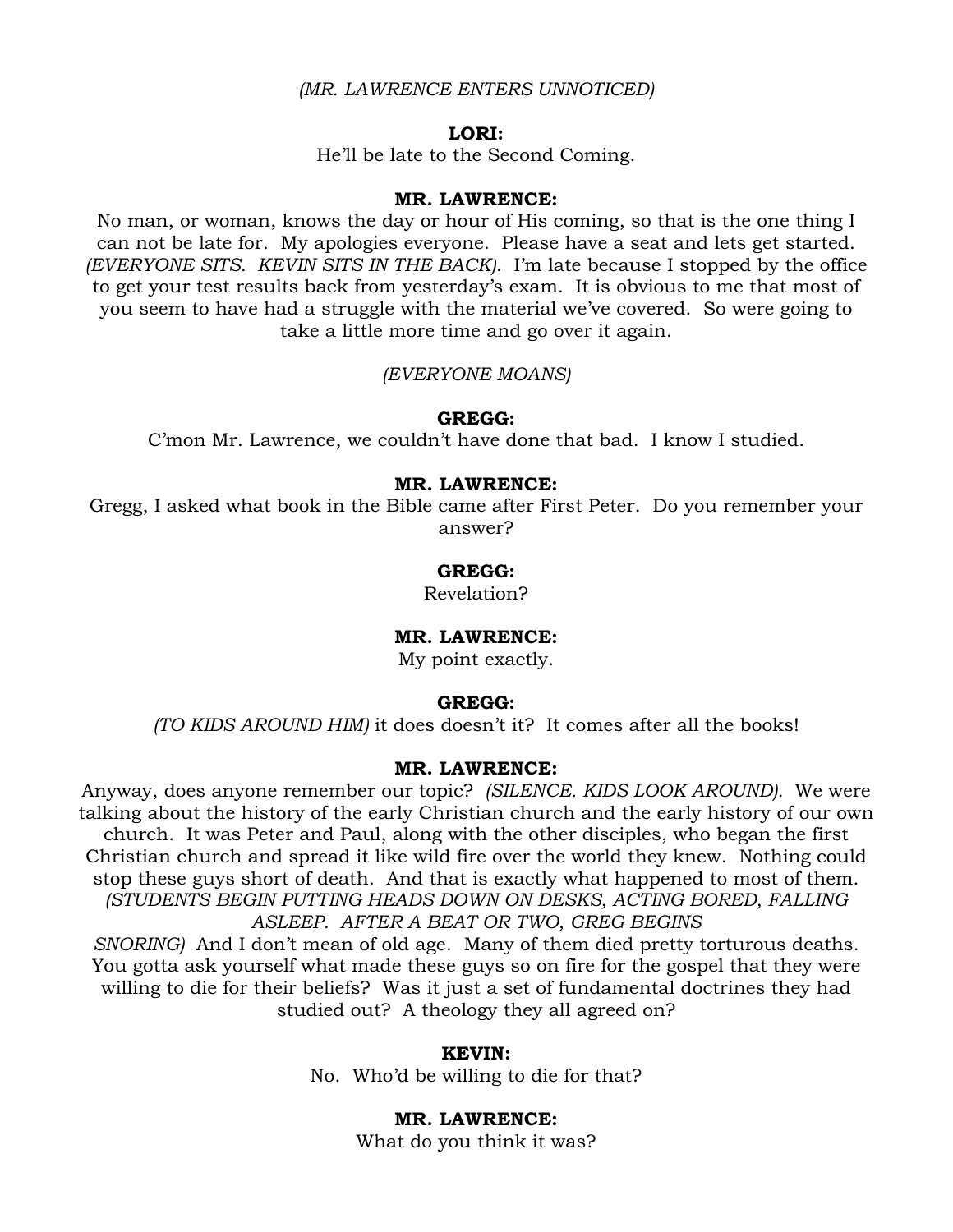#### **KEVIN:**

The one to one experience they all had with Jesus.

#### **MR. LAWRENCE:**

Right! By the way everybody, this is Kevin, a new student who will be joining us this semester. Good observation Kevin. And no one is a better example of that than Paul. He was a Pharisee and the kind of person who lived just for a code of ethics. All the outward show and none of the inward fire. But after he had a one to one experience with Jesus on the Damascus road he was changed forever. It was the same way with our Adventist pioneers. It was their personal experience with Jesus, and the gospel, that gave them the fire to work and sacrifice to start this church. And the cost for some of them were their entire lives devoted to the cause. Looking at these people we have to ask ourselves, where is the fire of Paul today? Is the flame of our church founders burned out? *(OBVIOUS SILENCE)* Who can tell me what was the main message our church was founded on? *(KEVIN, AFTER A FEW MOMENTS, RAISED HIS HAND)* Yes, Kevin.

#### **KEVIN:**

End of the world and the Second Coming of Jesus.

#### **MR. LAWRENCE:**

Right.

# **GREGG:**

*(GETTING EXCITED)* All right! Last day events. Now you're talking. That's exciting stuff! How the government is gonna take over the world, torture and kill everyone who doesn't follow their world religion, plagues all over the place!

#### **MR. LAWRENCE:**

That is exactly what most people think of when someone mentions Revelation or last day events. But there is more to it than that.

#### **LORI:**

Why are people so uptight about the last days? We've got it made! We know all the signs, we know what to look for. I figure that when the government starts to make Sunday laws or I see the pope being elected president, I'll believe were living in the last days.

#### **MR.LAWRENCE:**

That's exactly how a lot of people relate to the Second Coming. But there's a problem with that philosophy. Anyone know what?

#### **NIKKI:**

If you wait till those things happen, it'll be too late to "instantly convert".

#### **MR. LAWRENCE:**

That's true. For those people who try to wait until they see the outward signs of last day events, their battle is already lost.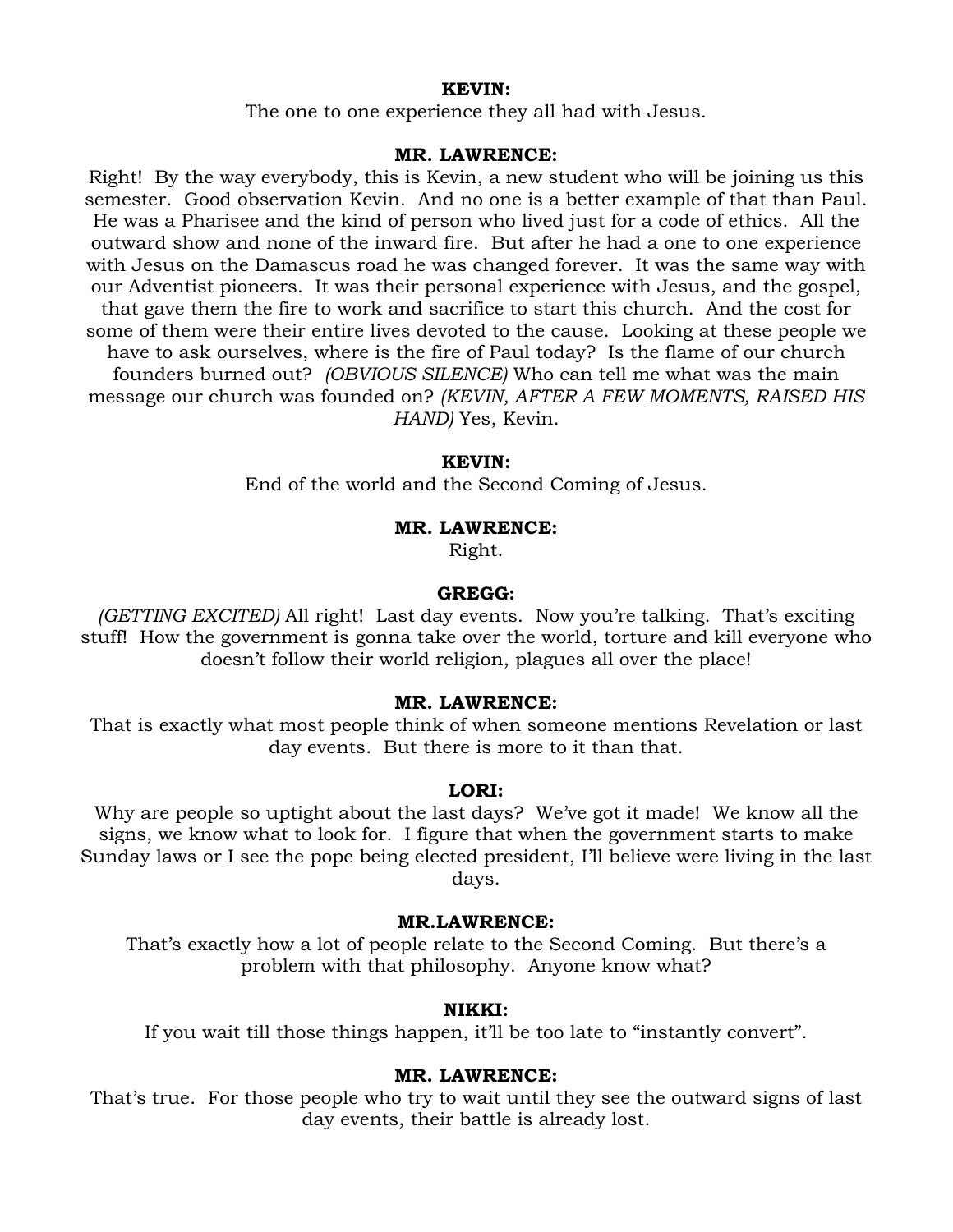#### **GREGG:**

You mean the battle of armagelletin? Alarmaleggin? Alarma—

# **MR. LAWRENCE:**

Armageddon?

#### **GREGG:**

Yeah, that's it. I hear that's a new tune by Metallica.

# **MR. LAWRENCE:**

No, not that battle. It's very east to focus on Satan's, or "the dragon's" battle on the outside. But before any of those things happen, his battle for you on the inside, your heart and mind, will have already been fought. He's not waiting till the end to fight for your soul. He wages war on you now. *(BELL RINGS)* O.K. That's all the time we have for today. We'll pick it up here tomorrow. *(EVERYONE BEGINS TO LEAVE)* Gregg, Lori, Nikki and Kevin. Please stay by. *(AFTER EVERYONE EXITS)* Can anybody guess what the three of you have in common?

#### **GREGG:**

Were your favorite students?

# **MR. LAWRENCE:**

Except for Kevin, you're all failing my class. I've come up with an idea for an extra-credit project that can majorly help salvage your grades.

#### **LORI:**

What is it?

#### **MR. LAWRENCE:**

You know the new student chapel that were adding on to the school? Well, it's supposed to be built entirely by the students, and right now there is no one willing to work on it. You guys could do a really good thing for your school and help your grades out at the same time. What do you say?

#### **GREGG:**

What's the other option?

#### **MR. LAWRENCE:**

Spend another year with me.

# **GREGG:**

I see hammers in my future.

#### **MR. LAWRENCE:**

Good. Are we all agreed? *(THEY NOD WITHOUT ENTHUSIASM)* Well then, lets all plan to spend some time after school for the next few days working together. I'll see you there today after last period.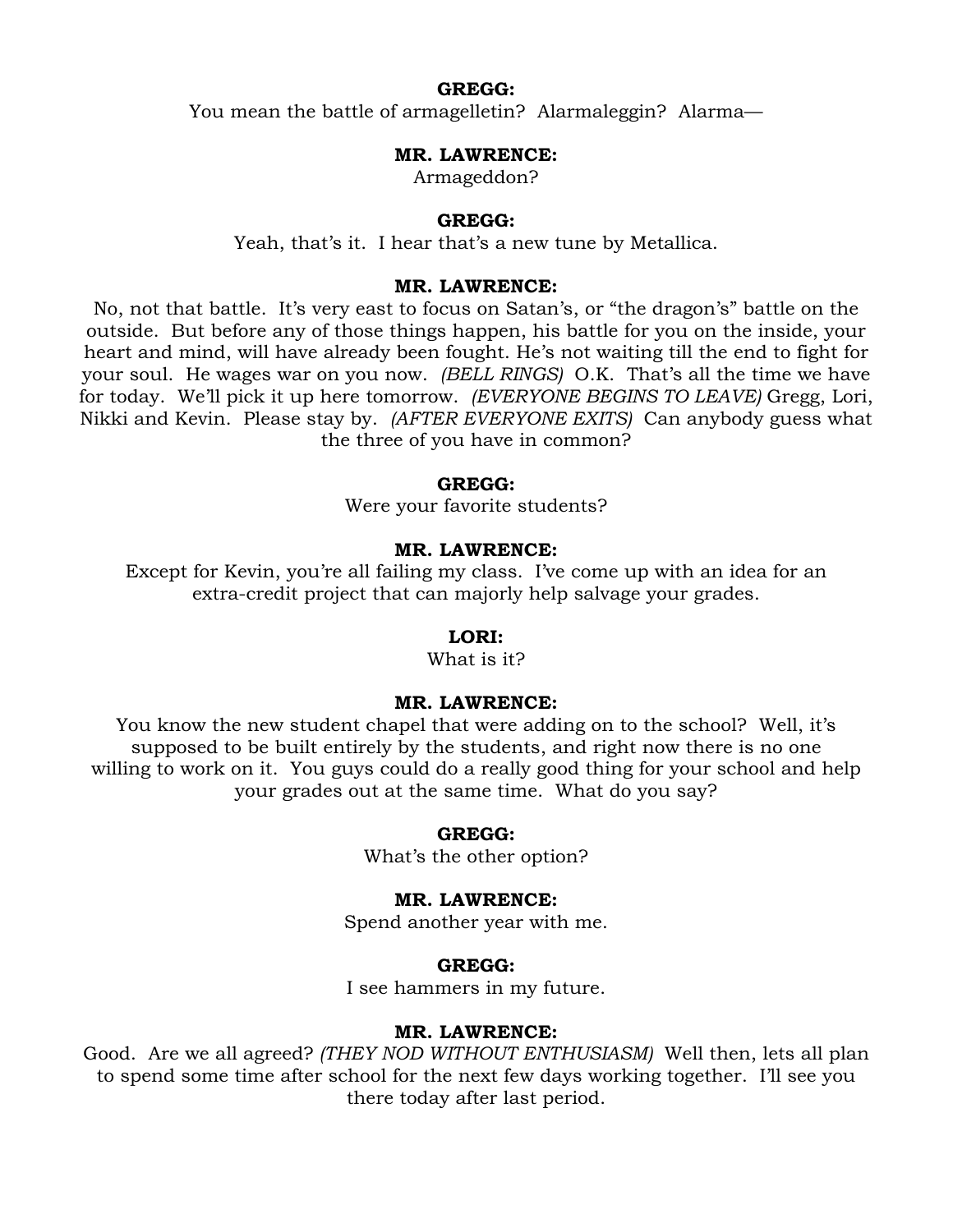*(AS THEY EXIT)* Great. Just how I wanted to spend my afternoons, doing manual labor.

#### **GREGG:**

Hey, look at the bright side. Think of all the time you'll be spending with me.

#### **LORI:**

#### *(SARCASTIC)* I feel so much better.

*LORI TURNS AND EXITS. GREGG TAKES A BEAT THEN GOES AFTER HER FOR MORE CONVINCING)*

#### **MR.LAWRENCE:**

Kevin. You don't have to do this if you don't want. I just thought it might give you a chance to get to know some of these guys a little better.

#### **KEVIN:**

Yeah, it sounds good. My dad and I have built a lot of stuff around our farm together.

#### **MR. LAWRENCE:**

Good. I'm not sure Gregg knows which end of a hammer to use and Lori thinks a 2x4 stud is a really good-looking short guy. I'll see you at the chapel. Thanks. *(KEVIN EXITS. SITS AT DESK)* Dear God, I'm worried. I'm scared for these kids. Satan surrounds him with all his devices to turn their eyes and ears away from you and what he's doing. I don't know how to reach them. God, send your angels and the Holy Spirit. Open these kids up to themselves and each other. Help them see their need and your love for them. Fight for them. Fight for us all. Cause without you God, our battle is lost. Thank You. In Jesus' name.

*(HE FREEZES. SATAN AND FOUR DEMONS ENTER)*

#### **SATAN:**

Well, well, well. What do we have here? A soldier for the Enemy. A very noble prayer, warrior. Do you not realize that the battle already belongs to me? Can you not see that I have already won your class to apathy? Of course you don't know how to reach them because they are beyond your grasp. They belong to me! And I intend to keep it that way. Guilt! Despair! Apathy! Fear! *(DEMONS COME IMMEDIATELY TO HIS SIDE)* We have a strong hold on these little ones, but lets not be careless. I know that the Enemy waits in disgusting patience not wanting to lose anyone. And all He needs is one prayer warrior to work things He otherwise would not be able to do. Watch close our charges and keep them blinded to their needs. We don't want them looking too closely at their true selves. It may be just enough to drive them to the Enemy's waiting arms.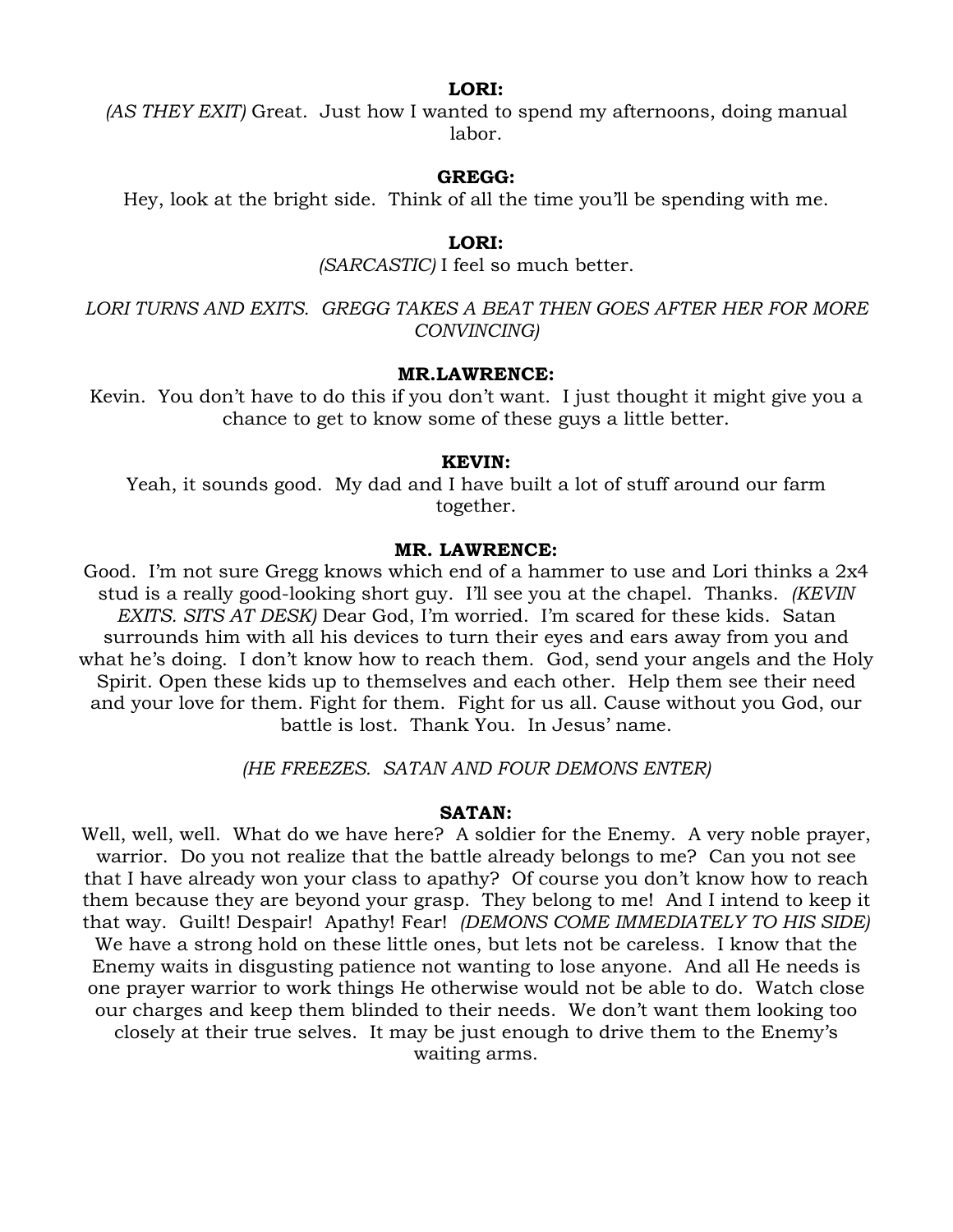# **ACT-I**  *Scene-III*

# **OPENING:**

Lights come up on stage right to reveal a student chapel under construction; framework, paint cans and brushes, hammers and nails, etc. Gregg, Lori, Nikki, and Kevin all enter from stage right. Kids look around shaking their heads in disbelief.

# **GREGG:**

This is it?

# **LORI:**

I broke a date with Steve for this?

# **NIKKI:**

I've seen worse.

# **GREGG:**

Only in third world countries. Maybe failing Bible isn't all that bad. Can you still get into Heaven if you fail Bible?

# **LORI:**

I don't think it's a prerequisite.

# **KEVIN:**

This isn't so bad. Back on the farm Dad and I had some great times building stuff together.

*(ALL REACT UNENTHUSIASTICLY)*

# **GREGG:**

Well, we aren't in Kansas anymore. Bonding at this school, or in a cornfield, is not my idea of fun. *(PICKS UP A PAINT BRUSH AND USES IT AS A DRUMSTICK BEATING AN IMAGINARY RHYTHM)*

# **MR. LAWRENCE:**

*(ENTERS FROM STAGE RIGHT)* All right, everybody's here. Lets get started. Gregg, I see you found the paintbrushes. Good. You can be our resident Picassos. Lori, you can help him. Have you ever painted anything before?

# **GREGG:**

*(JUMPS IN BEFORE SHE CAN ANSWER)* Only her nails.

*(LORI GIVES HIM A "DROP DEAD" LOOK)*

# **MR. LAWRENCE:**

Close enough. Why don't you start by opening the cans and stirring the paint. Nikki and Kevin, y'all get some hammers and nails and lets finish these frames.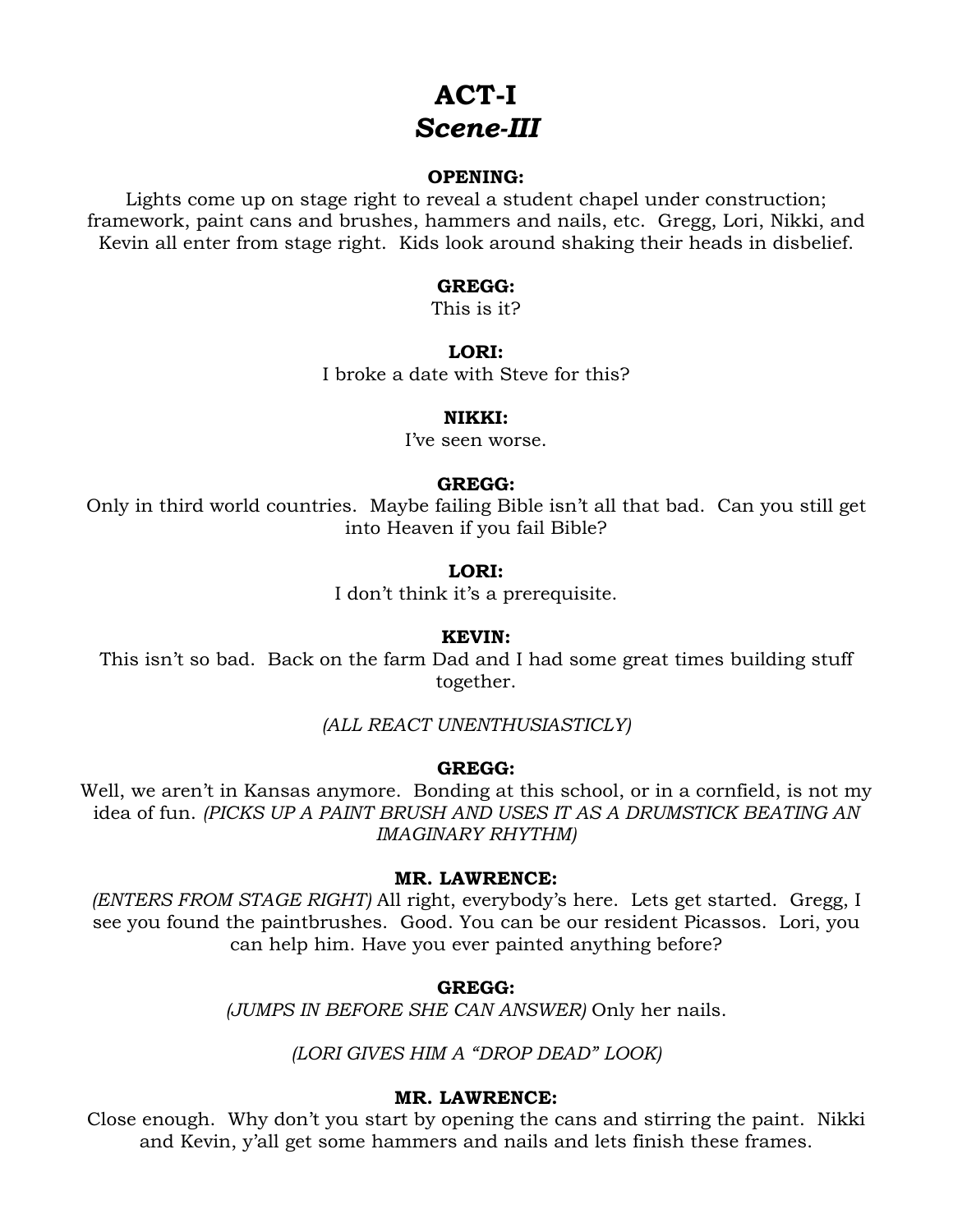*(ALL BEGIN TO GO TO THEIR AREAS. GREGG TAKES A BRUSH TO THE STAGE LEFT WALL AND JUST STARES AT IT. NIKKI GRABS A HAMMER AND KNEELS AT THE UPSTAGE WALL. KEVIN AND LORI MOVE DOWNSTAGE TO GET A PAINT CAN AND HAMMER AT THE SAME TIME. JUST AS THEY REACH, LORI'S CELLULAR PHONE RINGS)*

#### **KEVIN:**

What's that?

#### **LORI:**

It's my phone. Don't y'all have phones in Nebraska?

#### **KEVIN:**

Yeah but their usually on a wall or something.

#### **LORI:**

*(SHAKES HER HEAD)* Hello? Oh Steve! Hi! *(TO KEVIN)* Kevin, can you stir my paint for me?

#### **KEVIN:**

But—

#### **LORI:**

Thanks. *(TO PHONE)* You'll never guess where I'm at. *(FADES UP-STAGE AND HAS CONVERSATION)*

# **MR. LAWRENCE:**

*(APPROACHES GREGG FROM BEHIND WHO IS STILL JUST STARING AT THE WALL)* You see Gregg, the way it works is the paintbrush moves up and down, not the wall.

#### **GREGG:**

I'm waiting for inspiration.

# **MR. LAWRENCE:**

You cover this wall in one coat today and I'll bump you up to a "D-".

#### **GREGG:**

I've had a vision!

#### **LORI:**

*(COMES BACK TO KEVIN)* Well, where were we. Oh yeah, paint stirring.

#### **KEVIN:**

I'll tell you what, you take this can— (*PHONE RINGS)*

#### **LORI:**

Oops! Sorry. Hello? Mark! I've been waiting all day for you to call me. *(FADES BACK TO DOWNSTAGE. KEVIN SHAKES HIS HEAD)*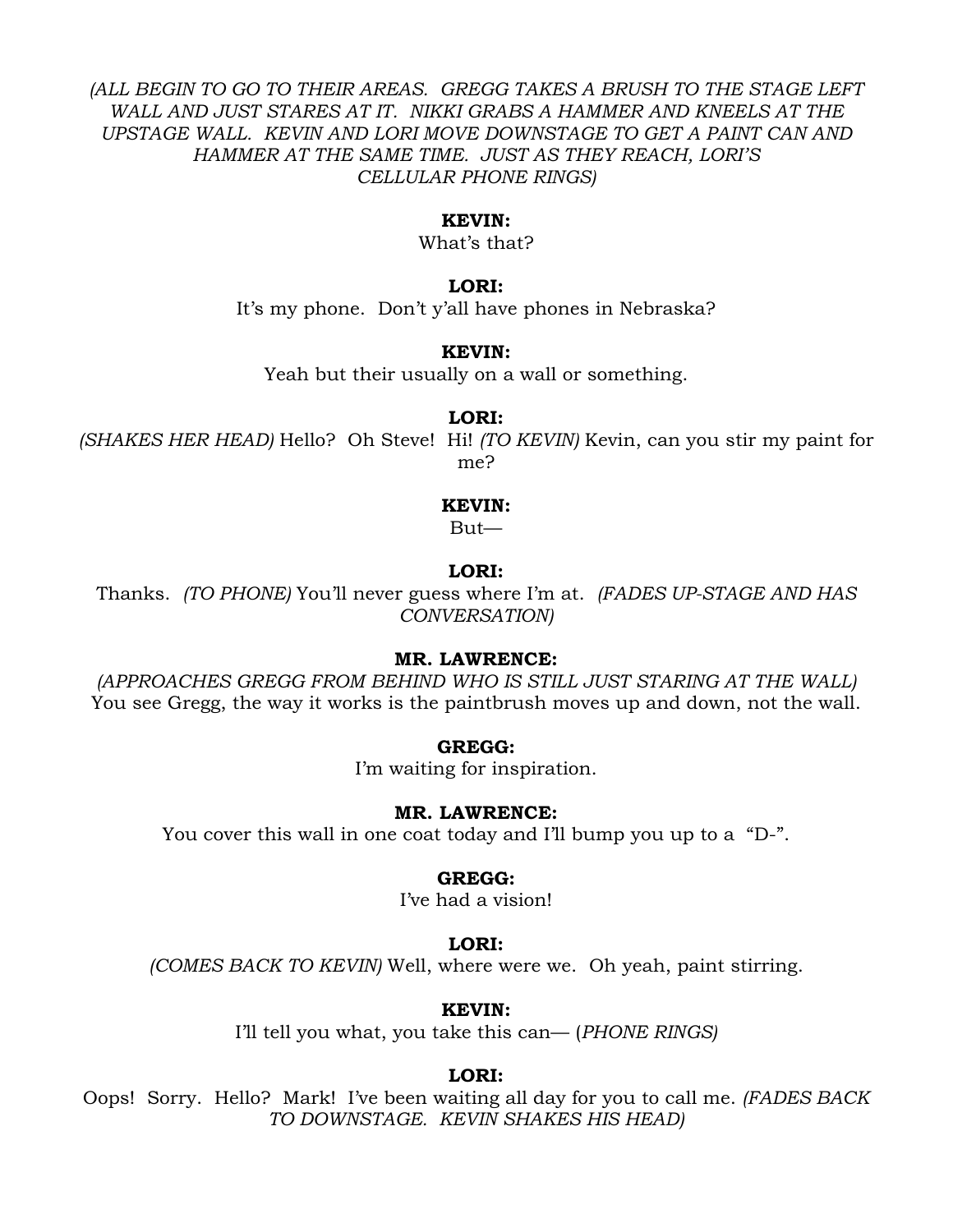# *(EVERYONE WORKS FOR A FEW MOMENTS AND THEN BOBBY ENTERS FROM STAGE RIGHT)*

#### **BOBBY:**

Hi guys! Watcha doin?

*(EVERYONE SOFTLY MOANS)*

#### **MR. LAWRENCE:**

Were building a chapel Bobby.

#### **BOBBY:**

Really? Can I help?

#### **MR. LAWRENCE:**

Sure. Why don't you help Nikki pound a few nails.

#### **GREGG:**

You sure you want to give him a hammer?

#### **NIKKI:**

*(REPROVINGLY)* Gregg!

#### **BOBBY:**

I can do it guys! I'll try real hard. *(START TO HELP NIKKI AND WORKS WITH OBVIOUS CONCERTED EFFORT)*

#### **LORI:**

*(HANGING UP AND REJOINING KEVIN)* What a sweet guy.

**KEVIN:**

You sure get a lot of phone calls.

**LORI:**

Price you pay for popularity.

#### **KEVIN:**

Well, if your ready, I've got some paint that—

*(PHONE RINGS AGAIN. THIS TIME, AS LORI ANSWERS, MR. LAWRENCE COMES OVER AND TAKES THE PHONE FROM LORI)*

#### **MR. LAWRENCE:**

*(LIKE AN ANSWERING MACHINE)* Hello. I'm sorry Lori can't come to the phone right now, but she's putting make-up on the new student chapel. Please leave your name and number with someone else because her social calendar is booked for the next few days. Thank you, good-bye. (HANGS UP PHONE AND KEEPS IT)

#### **LORI:**

You could ruin me socially.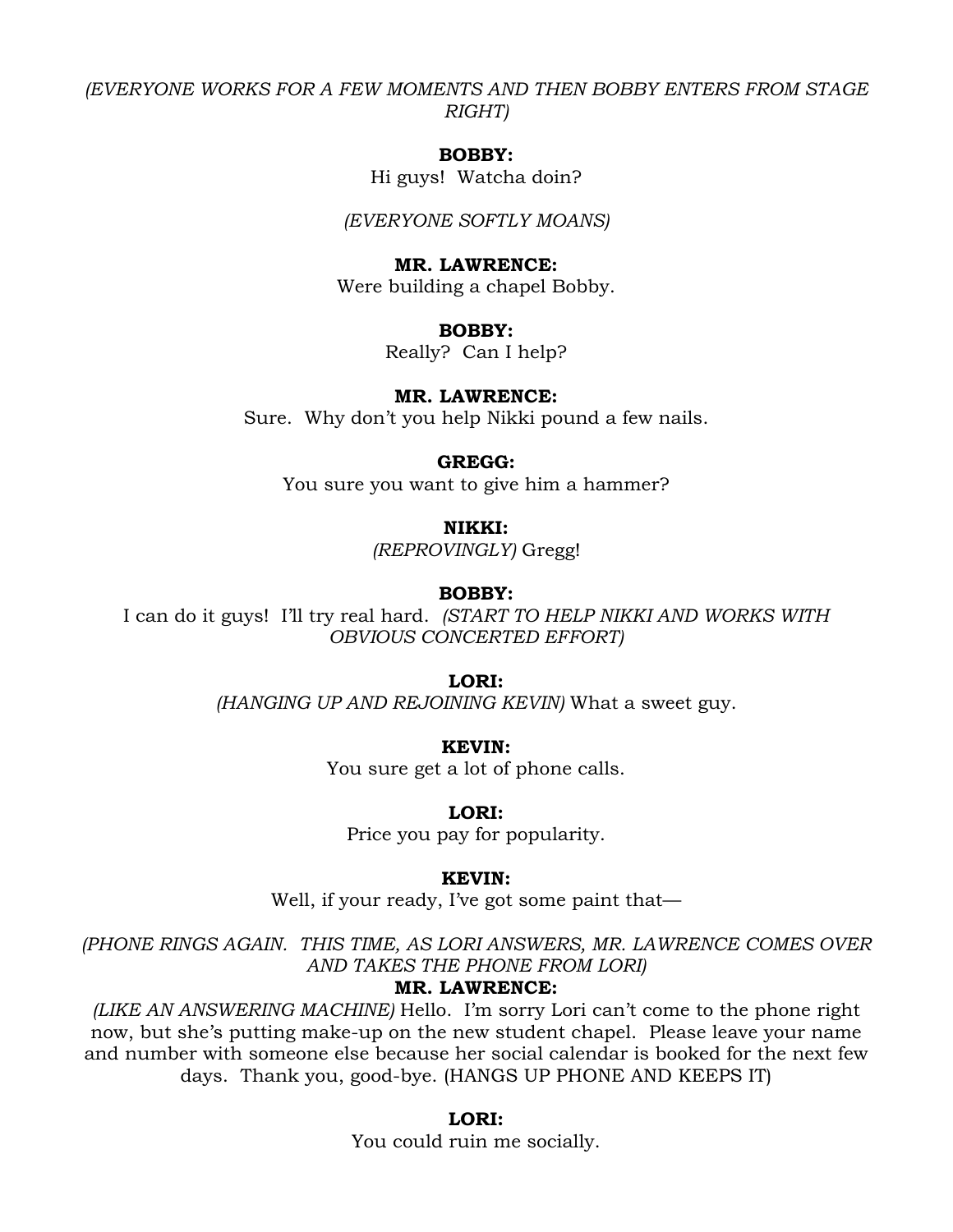# **MR. LAWRENCE:**

Now is not the time to reach out and touch someone. Let's keep to task, shall we?

*(BANG IS HEARD AND BOBBY CRIES OUT)*

#### **BOBBY:**

Owwwwwwww! *(ALMOST BEGINS TO CRY)*

#### **NIKKI:**

Oh Bobby, are you O.K.

# **GREGG:**

*(JUMPING IN)* I told you not to give him a hammer. Who lets retards use hammers?

#### **NIKKI:**

We gave you a paintbrush didn't we?

# **MR. LAWRENCE:**

Bobby, How about you walk around and make sure everyone has company. That'll get your mind off your finger.

#### **BOBBY:**

O.K. Mr. Lawrence. *(BEGINS TO CHEER UP)* I'll go see Lori. I know she likes guys. *(WHISPERS TO HIM)* Maybe we can be friends.

#### **MR. LAWRENCE:**

Good idea.

*(BOBBY MAKES HIS WAY TO LORI. AS HE DOES, LIGHTS GO DOWN ON SCENE, EVERYONE FREEZES. SPOT COMES UP ON BOBBY AND LORI)*

#### **BOBBY:**

Hi!

#### **LORI:**

*(FRIENDLY, BUT NOT THRILLED)* Hi Bobby, how are you?

#### **BOBBY:**

I'm O.K. I hurt my finger, see? *(PUTS IT CLOSE TO HER FACE)*

### **LORI:**

Yeah, yeah, I see.

#### **BOBBY:**

How are you?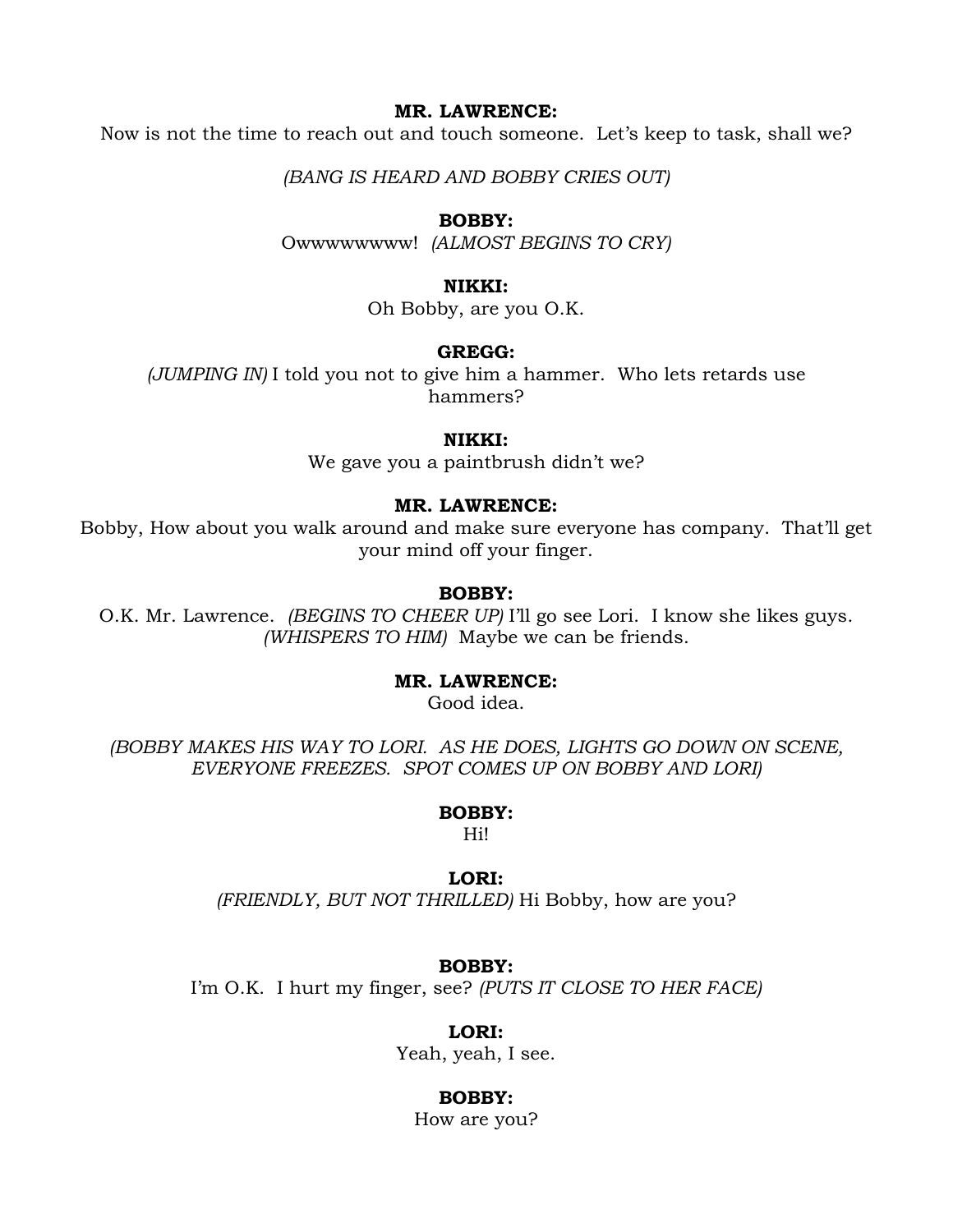Oh I'm walking on air.

#### **BOBBY:**

You don't look very happy. What's wrong?

#### **LORI:**

This just isn't one of the things I wanted to do today Bobby. *(TO HERSELF)* Or ever for that matter.

#### **BOBBY:**

What did you want to do today?

#### **LORI:**

*(SOMEWHAT BRIGHTER)* Well, first of all I was going to go out with Steve after school, but only to the mall for awhile because I had a date tonight with Mark. We were going to dinner and an early movie. Early because I had to be in by 9:30.

#### **BOBBY:**

Cause you have a curfew?

#### **LORI:**

No! Because that's when Jim gets home from work and I can call him. But we only talk for an hour or so because I've got to get a hold of Lisa, my friend, and fill her in on all the details of my dates. Then I have to search through the mountain of catalogues I've subscribed to so I know where to shop for clothes.

#### **BOBBY:**

My mom and me get my clothes at Good Will! They have lots of stuff.

#### **LORI:**

That's, um, nice. But to keep up I shop at Gap, The Limited, Old Navy--

#### **BOBBY:**

*(EXCITED)* My cousin was in the Navy! *(CONFUSED)* But he wasn't very old...

#### **LORI:**

Right. But for the best looks, Express, Saks and Victorias Secret are a girl's best friend.

#### **BOBBY:**

I don't know Victoria. And my mom says it's not nice to keep secrets.

#### **LORI:**

When I get done I have just enough time to crash so I can be at school by 6:30.

#### **BOBBY:**

But school doesn't start till 8:00.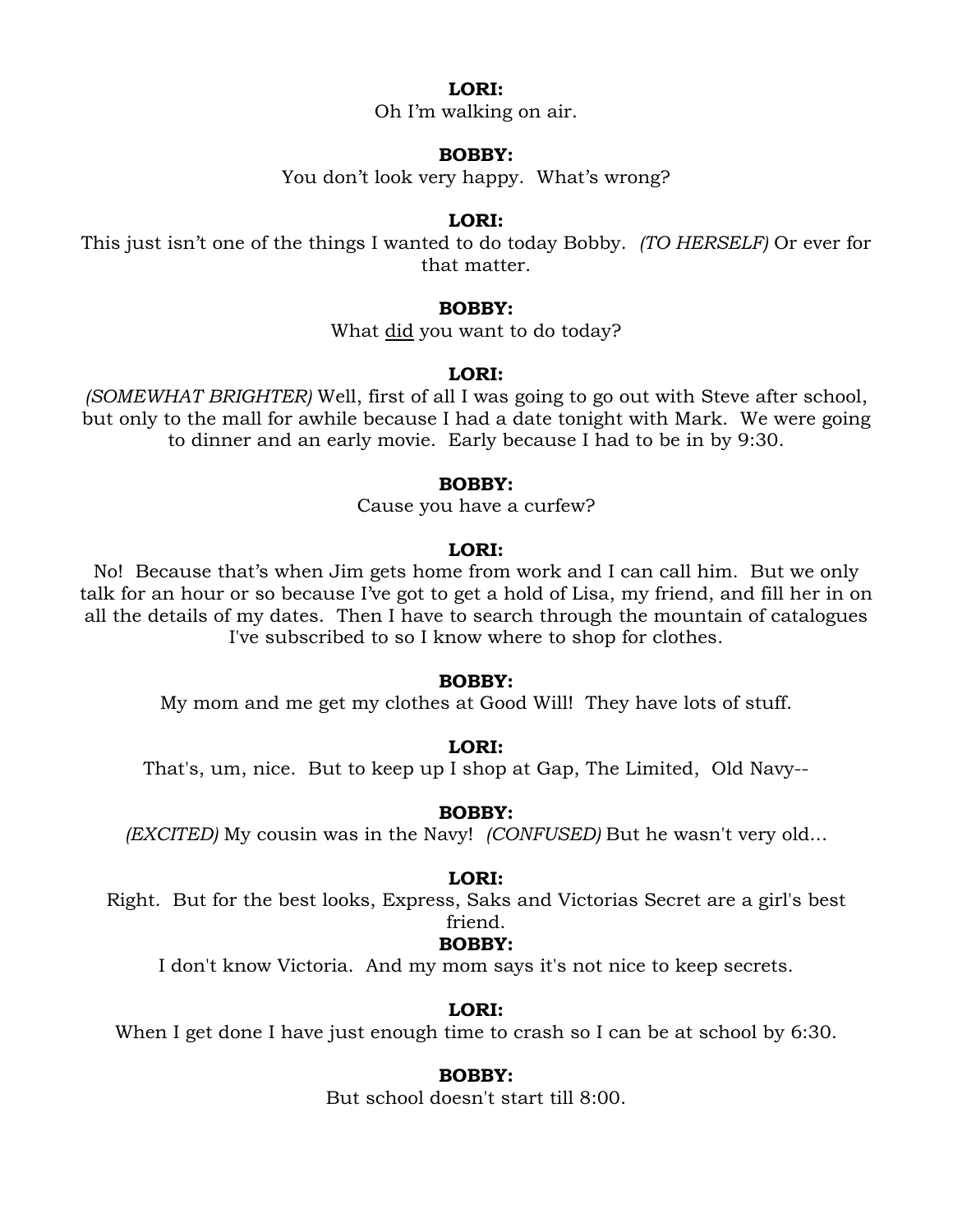I know that. But the basketball team practices from 6:30-8:00. Guys love it when they think girls are checkin' em' out and I've got my own first string to pick , if you know what I mean.

# **BOBBY:**

Wow, you sure do a lot of stuff and talk to a lot of people.

#### **LORI:**

Yeah, I guess so. A girls' gotta keep busy.

#### **BOBBY:**

*(INNOCENTLY, BUT WITH ENTHUSIASM)* But you haven't talked to the most important person!

#### **LORI:**

Oh, and who's that?

#### **BOBBY:**

Your dad.

# **LORI:**

My dad? The guy my moms married to isn't my real dad. The last three guys she's married aren't my real dad. My real dad left when I was just a kid and I don't know where he is.

#### **BOBBY:**

I do.

#### **LORI:**

You do huh? Where?

# **BOBBY:**

He's in Heaven.

#### **LORI:**

Heaven? Why would he be in Heaven?

#### **BOBBY:**

That's where God lives. He's everybody's Dad. When do you talk to Him?

#### **LORI:**

*(UNCOMFORTABLE)* I guess I usually don't.

#### **BOBBY:**

Oh I start everyday with Him. Me and Bear get up eeearly in the morning and say "Hi God! It's me and Bear--"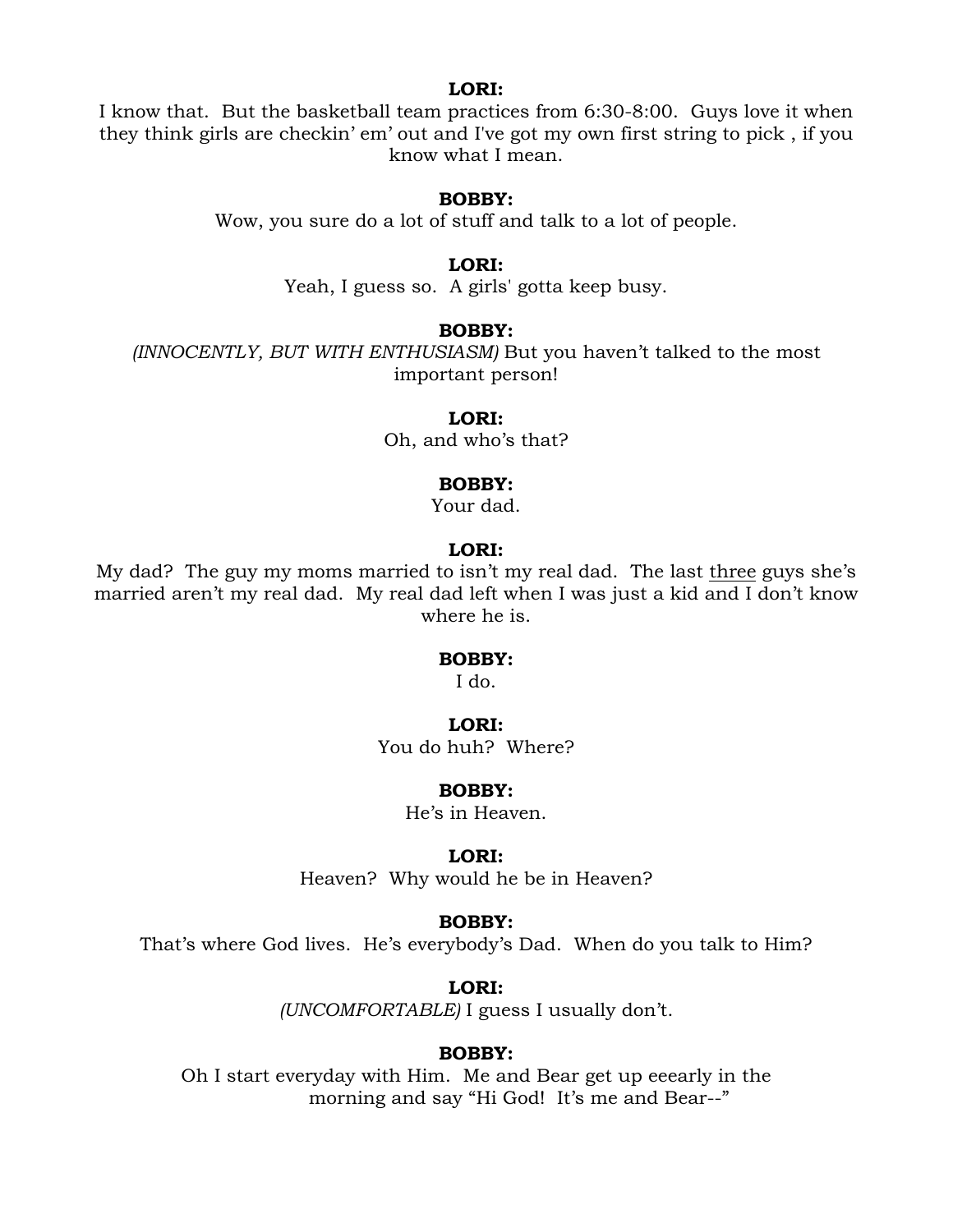That's nice Bobby. Why don't you go talk to Gregg or something?

#### **BOBBY:**

*(CONFUSED)* O.K. See ya Lori.

*(SHE WAVES HIM OFF. BOBBY LEAVES LORI AND SPOT FADES OUT. AS BOBBY JOINS GREGG A SPOT FADES UP ON THEM. EVERYONE ELSE STILL FROZEN. BOBBY CROSSES OVER TO WHERE GREGG IS PAINTING. SOLO SPOT COMES UP ON THEM. GREGG IS LISTENING TO MUSIC WITH HIS WALKMAN ON. BOBBY COMES FROM BEHIND HIM AND GETS HIS ATTENTION BY HAVING BEAR TAP ON GREGG'S SHOULDER. GREGG TRIES TO IGNORE BOBBY, BUT BOBBY KEEPS USING HIS BEAR TO GET GREGG'S ATTENTION. FINALLY GREGG GIVES IN)* 

#### **GREGG:**

*(WITH A SIGH)* Hi Bobby.

#### **BOBBY:**

Hey Gregg! Watcha doin?

### **GREGG:**

Brain surgery. Whats it look like I'm doing?

#### **BOBBY:**

It looks like your painting a wall.

#### **GREGG:**

And people say your retarded.

#### **BOBBY:**

That's why mom says I'm so special.

#### **GREGG:**

I guess you could call it that.

### **BOBBY:**

Painting sure looks fun. Can Bear and I try it?

#### **GREGG:**

*(CATCHING ON TO THE POSSIBILITIES)* Uh, sure! Sure thing Bobby! Be my guest.

*(HANDS HIM THE BRUSH. BOBBY HOLDS THE BRUSH WITH BEARS ARMS AND PAINTS. HE LAUGHS WITH JOY AT HIS ACCOMPLISHMENT)*

#### **BOBBY:**

This is fun! I'm a good painter, aren't I Gregg?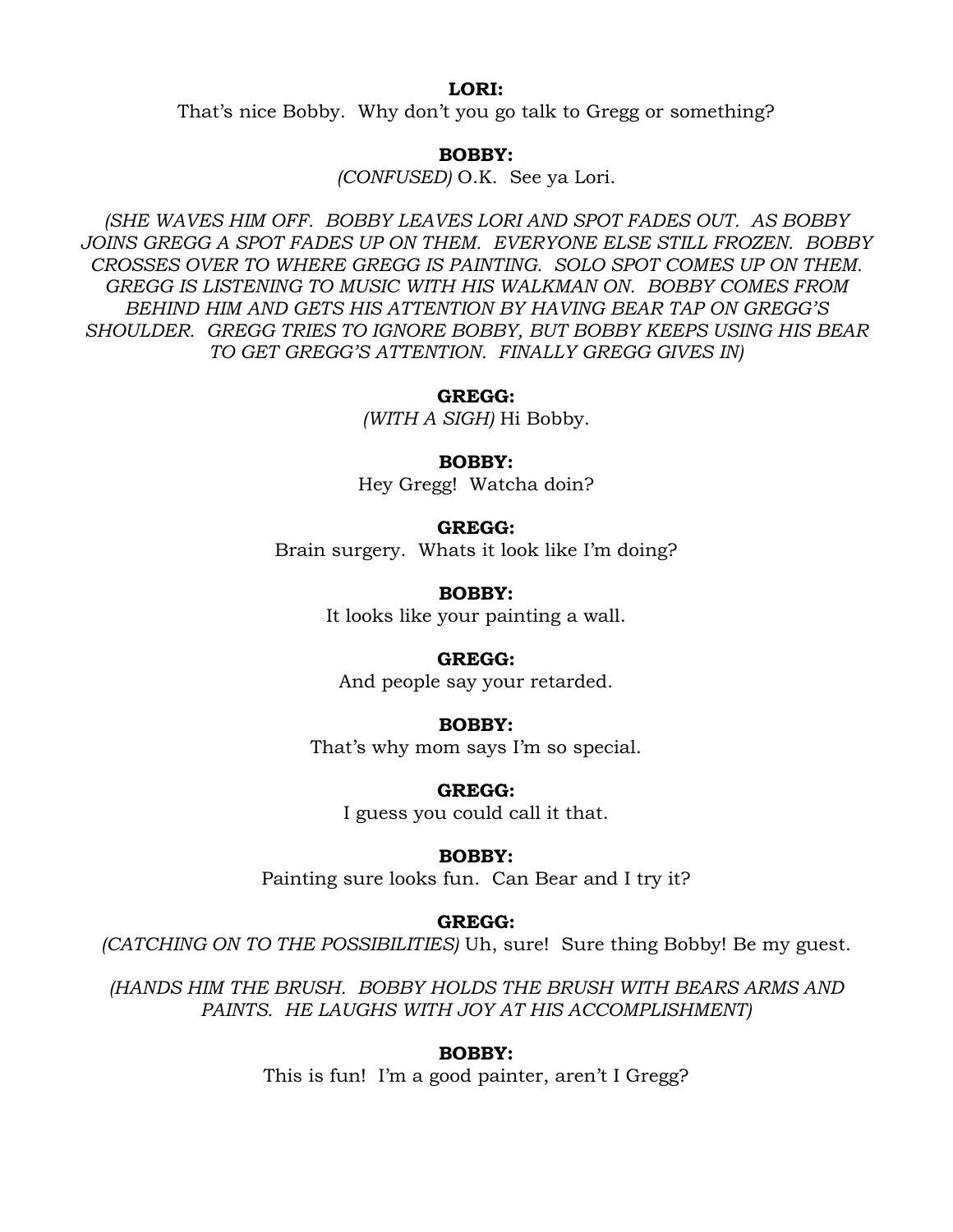### **GREGG:**

Oh yeah. You're a natural. You and your bear make a great team. But to be a real painter you gotta listen to your tunes.

### **BOBBY:**

Tunes?

#### **GREGG:**

Yeah, you know; music-songs.

#### **BOBBY:**

Oh yeah, Bear and me know some good songs, don't we Bear? We'll sing one.

*(BOBBY SINGS "JESUS LOVE THE LITTLE CHILDREN" WITH GREAT ENTHUSIASM)*

#### **GREGG:**

*(STOPPING HIM)* Yeah, yeah, yeah, that's real good Bobby. But I mean real tunes.

#### **BOBBY:**

Do you know some songs Gregg?

#### **GREGG:**

Sure. You wanna hear? *(BOBBY NODS ENTHUSIASTICLY)* O. K., here, put these on. *(HANDS BOBBY HEADPHONES. BOBBY PUTS THEM ON HIS BEAR AND MAKES HIM DANCE. GREGG TAKES THE BEAR FROM BOBBY)* Not like that kind of music, it's more like this. *(GREGG MAKES THE BEAR ACT LIKE A HEAD-BANGER)*

#### **BOBBY:**

Stop! *(TAKES THE BEAR BACK)* You'll hurt Bear.

#### **GREGG:**

Now you try it Bobby. *(PUTS HEADPHONES ON BOBBY. GREGG SHOWS THE WALKMAN AND HITS PLAY. WHEN HE DOES, BOBBY'S EYES GET REAL BIG AND HE GRIMACES LIKE HE IS IN GREAT PAIN)*

#### **BOBBY:**

AAAAAAAAAh! *(THROWS OFF HEADPHONES)*

# **GREGG:**

So, did you like it?

#### **BOBBY:**

There was an angry man on there yelling at me!

# **GREGG:**

Yeah, it's great, isn't it?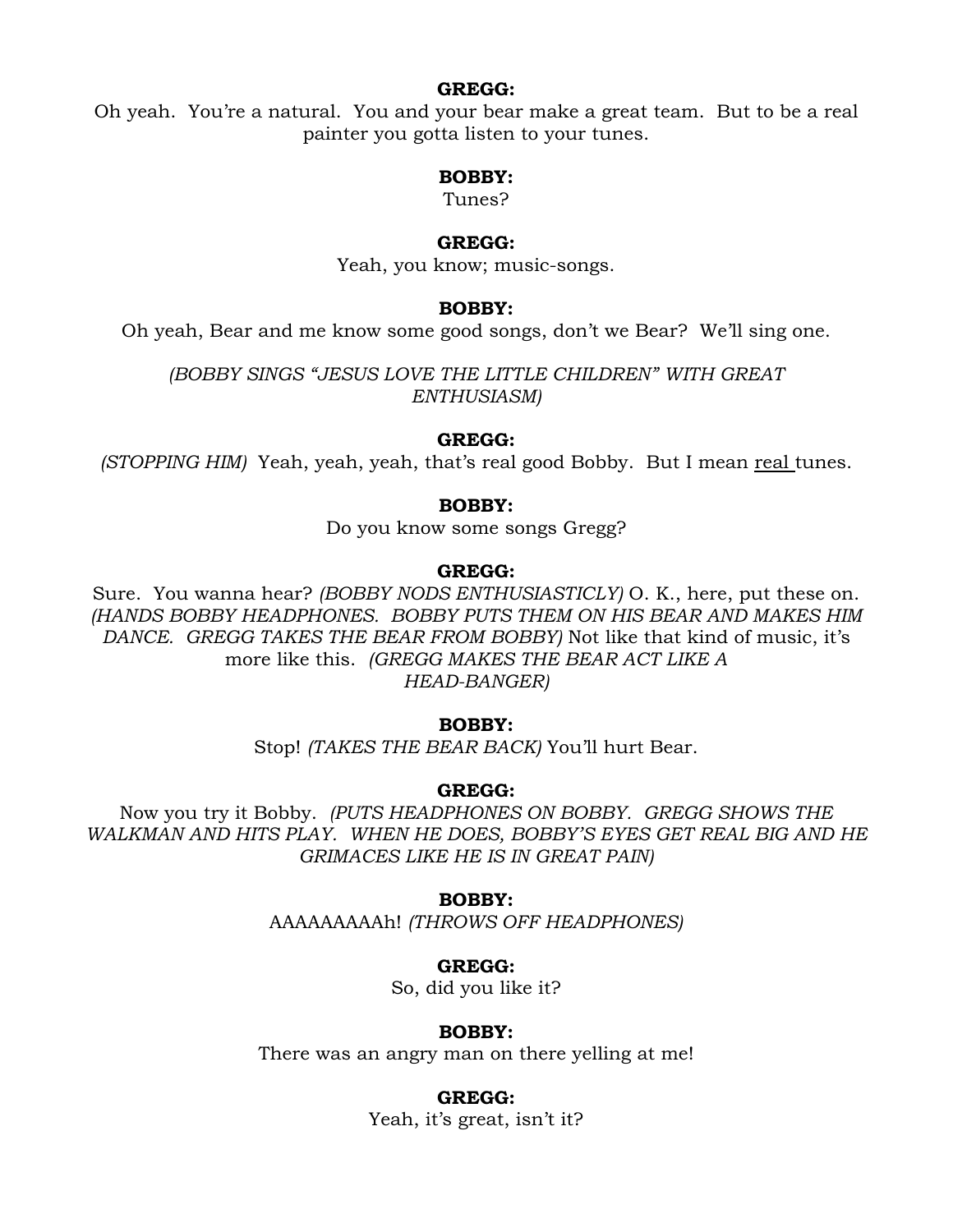Why is he so loud?

# **GREGG:**

The louder the better.

#### **BOBBY:**

Well, why is he so angry?

#### **GREGG:**

Because his parents told him there's a God and he found out there really isn't.

#### **BOBBY:**

But there is! There really is God! I now cause we've met.

#### **GREGG:**

Yeah, well I've never heard him.

#### **BOBBY:**

How could you hear Him with that angry man yelling at you?

# **GREGG:**

God's got nothing to say to me that I want to hear.

# **BOBBY:**

But He does! He has lots to say. He says *(GREGG PUTS ON HEAD PHONES)* I love you and I made all the flowers for you and He's got songs like *(SINGS)* Jesus loves the little children...all the...children...Gregg? Gregg? Hello?

*(BOBBY SLOWLY BACK AWAY FROM GREGG AND CROSSES TO NIKKI)*

#### **BOBBY:**

Hi Nikki!

#### **NIKKI:**

Hi Bobby. You come back to pound a few more nails?

#### **BOBBY:**

Uh-uh. My finger still hurts.

#### **NIKKI:**

Awwww. I'm sorry. You can just sit and watch me.

#### **BOBBY:**

O.K.! *(PAUSE)* Nikki?

#### **NIKKI:**

Yeah?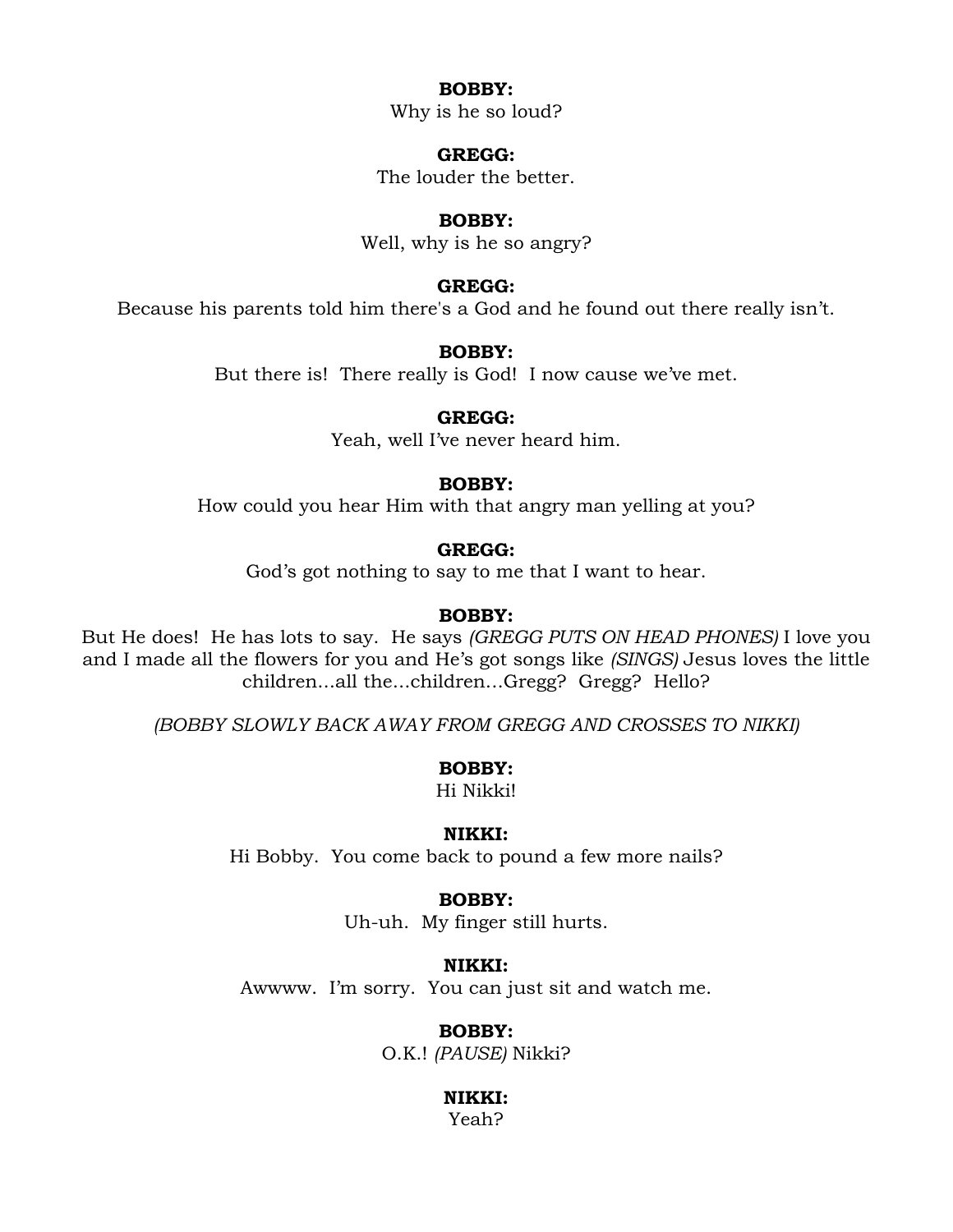Thanks for sticking up for me when Gregg called me a retard.

# **NIKKI:**

That's O.K. Bobby. People shouldn't call other people names.

### **BOBBY:**

Yeah. Sometimes other people make fun of me too. It hurts my feelings.

# **NIKKI:**

Well they just don't know how special you are.

# **BOBBY:**

You really think so?

### **NIKKI:**

Sure.

### **BOBBY:**

I like you Nikki. You're nice.

**NIKKI:** I like you too Bobby.

# **BOBBY:**

Nikki?

#### **NIKKI:**

Yeah?

# **BOBBY:**

Do people ever make fun of you?

#### **NIKKI:**

Sometimes.

# **BOBBY:**

What do you do?

# **NIKKI:**

Nothing.

# **BOBBY:**

Nothing? But, doesn't it hurt your feelings too?

# **NIKKI:**

Yeah, a little.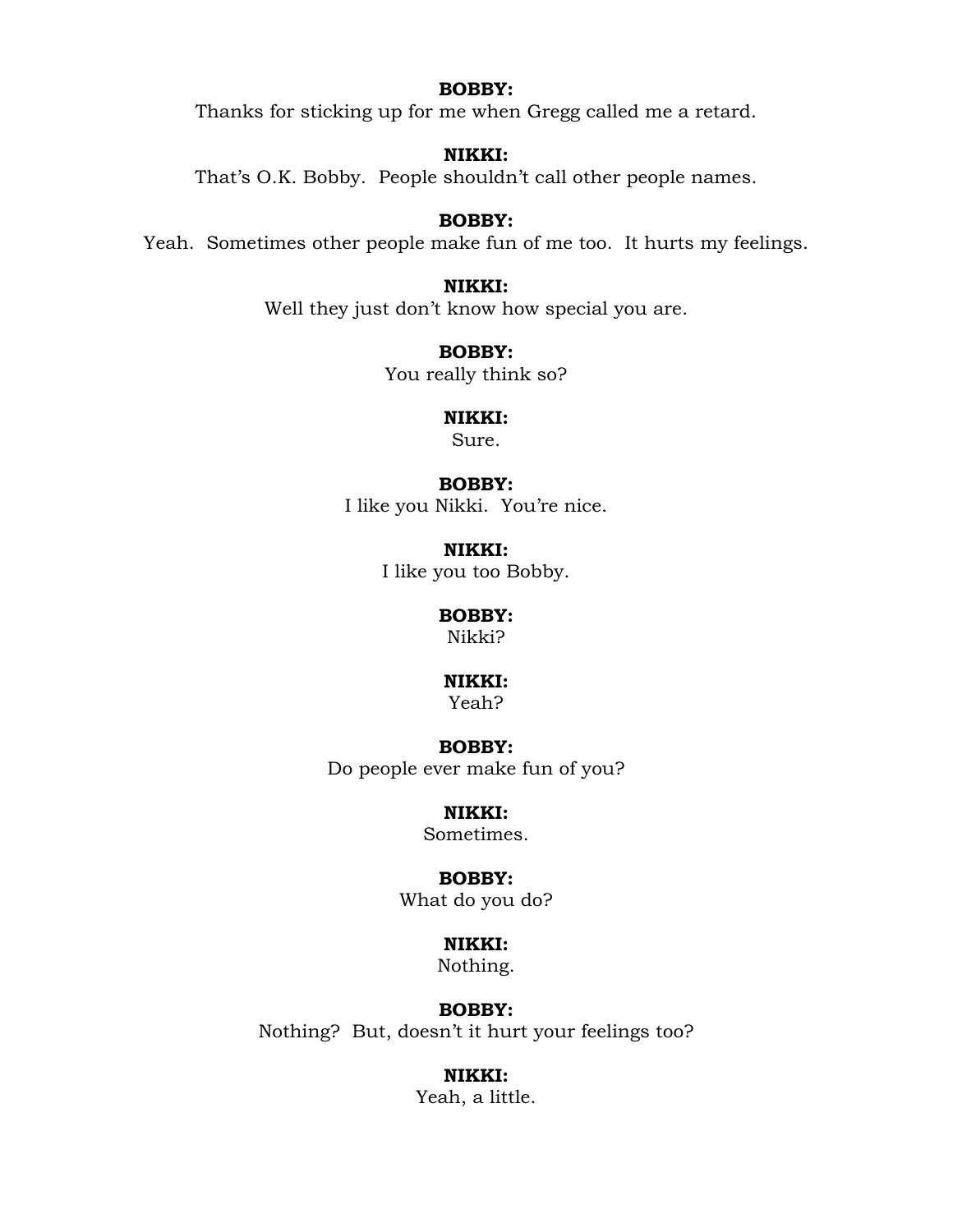You should stick up for yourself.

### **NIKKI:**

*(MORE TO HERSELF THAN BOBBY)* Sometimes sticking up for yourself gets you hurt worse than if you just take it.

#### **BOBBY:**

Oh, I know! You need someone bigger than you to take care of you.

#### **NIKKI:**

That certainly might help.

#### **BOBBY:**

God'll stick up for you Nikki. Just like I have to stick up for Bear some times, God'll stick up for you. He's bigger than everybody.

#### **NIKKI:**

*(AGAIN, MORE TO HERSELF THAN BOBBY)* God isn't always there Bobby. Sometimes God doesn't stop bad things from happening. Sometimes God doesn't stop people from getting hurt. Sometimes you have to just know your gonna get hurt and live with it because God doesn't *(POUNDS A NAIL WITH EACH WORD)* always answer prayers.

*(SILENCE)*

#### **BOBBY:**

One time, on my way home from school, some mean boys saw me. They took Bear away and pushed me down and called me bad names and laughed at me and hit me. I prayed to God for help.

#### **NIKKI:**

*(LIKE SHE KNOWS ALREADY)* And they stopped hitting you, right?

#### **BOBBY:**

No. But God sat next to me in the circle and cried with me. *(PAUSE. THEN BRIGHTER)* And the next time I saw em, I went home another way and they haven't bothered me since.

#### **NIKKI:**

I wish I could go home another way. You're a lot smarter than people think Bobby. I only wish life were as simple as you make it out to be.

*(LIGHTS COME UP ON WHOLE SCENE)*

# **MR. LAWRENCE:**

Allright everybody that's enough for today. Let's go home.

# **GREGG:**

Paroled at last!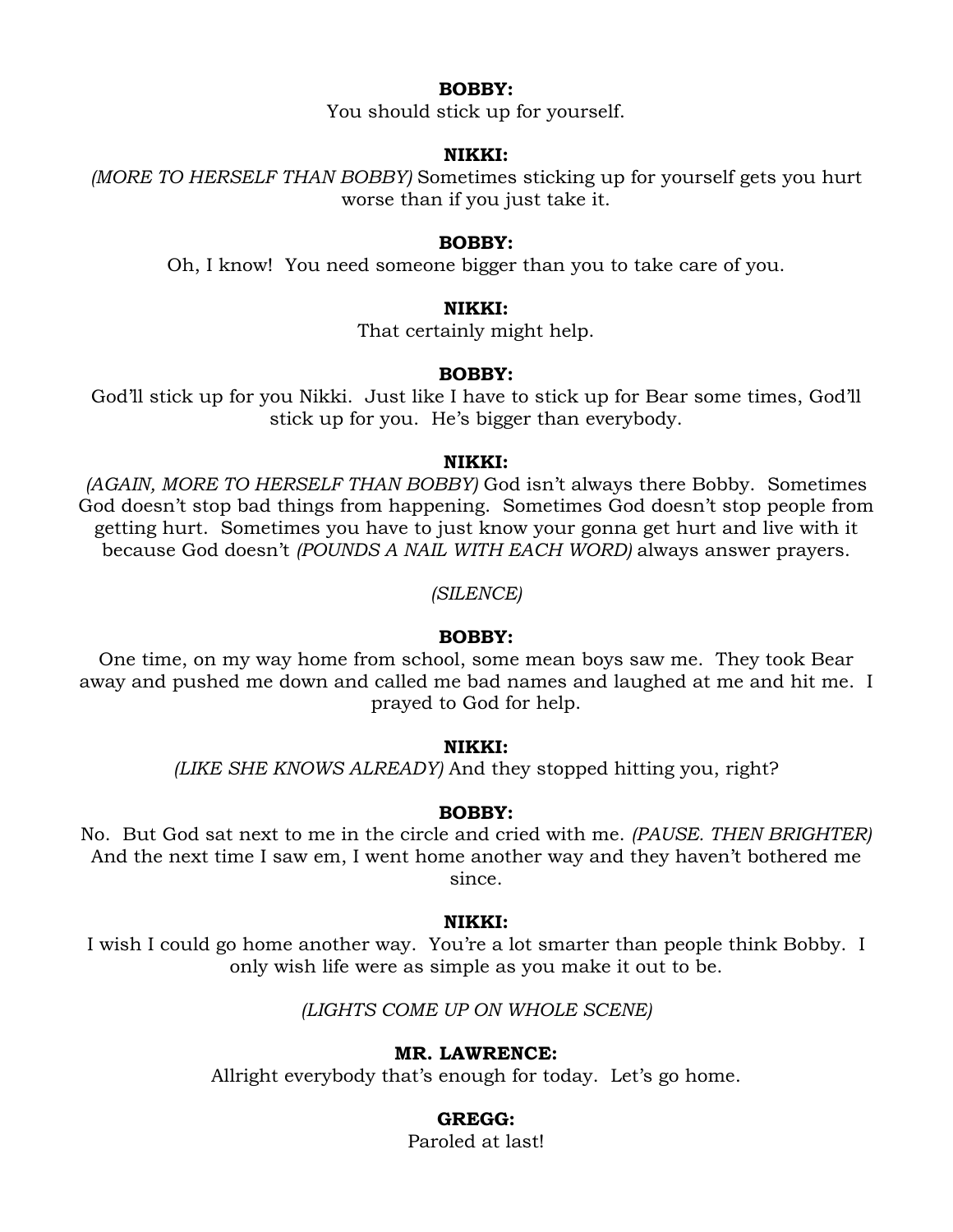#### **MR. LAWRENCE:**

Make sure you put everything up where you can find it tomorrow. *(STOPS LORI AS SHE EXITS AND GIVES HER THE PHONE BACK)* Here Lori, you might want to leave this at home tomorrow.

#### **LORI:**

I'll put it in my locker with my answering machine.

*(MR. LAWRENCE SHAKES HIS HEAD IN DISBELIEF. ALL EXIT EXCEPT KEVIN AND BOBBY. KEVIN IS CLOSING PAINT CANS AND TRIES TO PICK THEM ALL UP AND PUT THEM AGAINST THE CHAPEL WALL. BOBBY COMES OVER TO HELP HIM. LINES CONTINUE AS THEY PUT THINGS AWAY, EVENTUALLY THEY END UP SITTING DOWNSTAGE)*

#### **BOBBY:**

I'll help you.

#### **KEVIN:**

*(HANDS HIM SOME CANS)* Thanks.

#### **BOBBY:**

I know you. You're new here.

# **KEVIN:**

Yeah, I am.

#### **BOBBY:**

I heard your from Kansas. Do you live close to Dorothy and Toto and Aunt Em?

#### **KEVIN:**

Actually, I'm from Nebraska. And the Wizard of Oz was just a movie.

#### **BOBBY:**

I know. I saw it seven times. It's my favorite. Where's Nebraska?

#### **KEVIN:**

From here? Go to Dorothy's house and turn right. Keep going till all you see is corn and your there.

#### **BOBBY:**

*(CONFUSED)* Sounds like a long ways away.

#### **KEVIN:**

*(THOUGHTFULLY)* It is.

#### **BOBBY:**

Why are you here? Are you lost?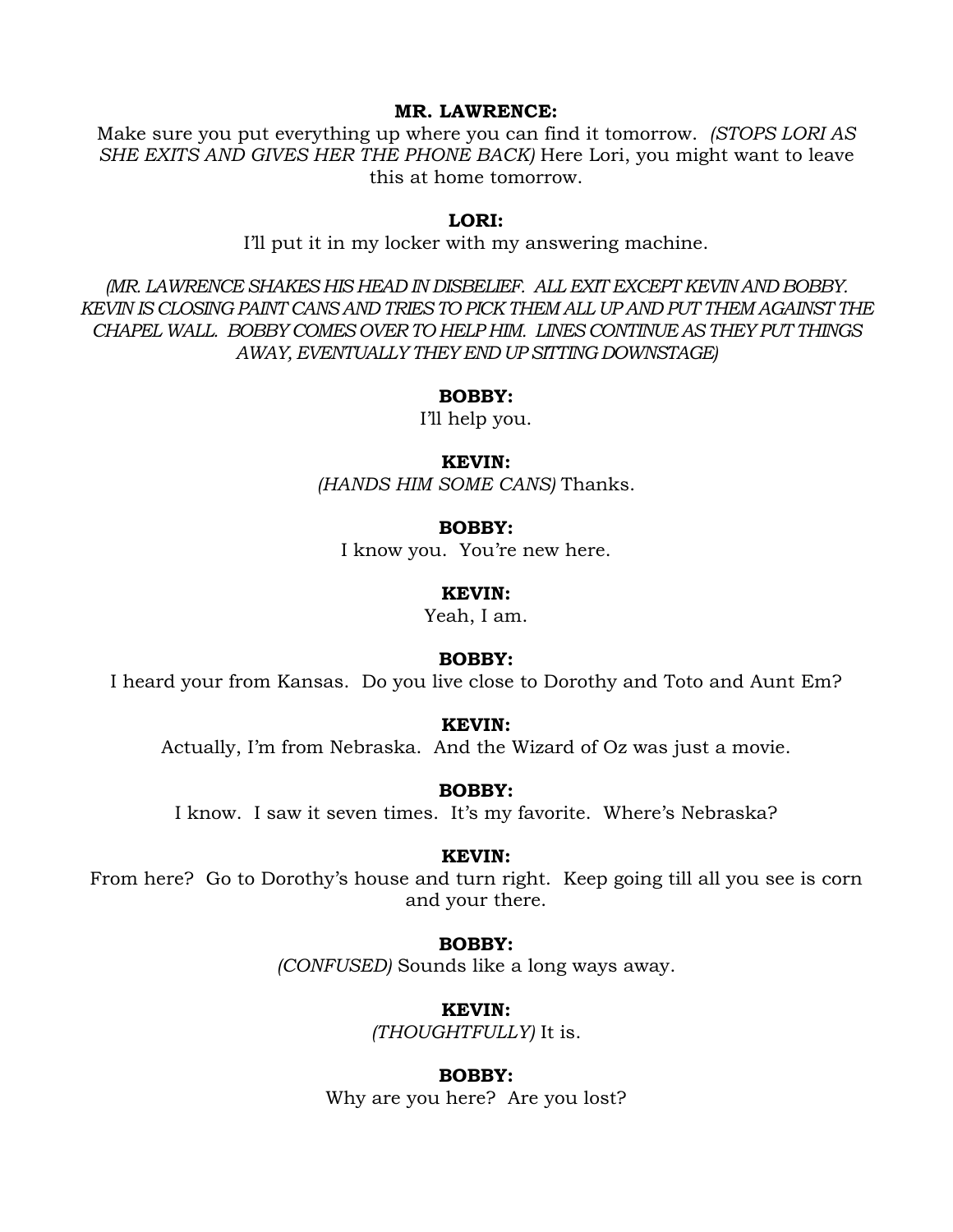#### **KEVIN:**

*(TO SELF)* It feels like it sometimes. No, there weren't any Christian schools close to my house so I had to go away to school. I've got some relatives that live here so I'm staying with them.

#### **BOBBY:**

Oh. Well I'm Bobby!

#### **KEVIN:**

Hi Bobby, I'm Kevin.

#### **BOBBY:**

And this is Bear. *(HOLDS HIS BEAR UP)*

# **KEVIN:**

Uh, hi Bear.

#### **BOBBY:**

If you want we can be your friends! Everybody needs friends. Especially when you're new.

# **KEVIN:**

Yeah, I guess you're right. O.K., lets be friends.

#### **BOBBY:**

Gregg and Mike and Lori are all my friends too.

#### **KEVIN:**

*(SURPRISED)* They are?

#### **BOBBY:**

Yeah. Just sometimes they forget.

#### **KEVIN:**

Why do you carry your bear around with you? **BOBBY:**

Oh next to God, Bear is my best friend.

# **KEVIN:**

He is, huh?

#### **BOBBY:**

Mmm uh. When I was a little kid my mommy gave him to me. She read me the story from the Bible where Jesus said that Heaven was gonna have nothin but kids in it.

#### **KEVIN:**

What?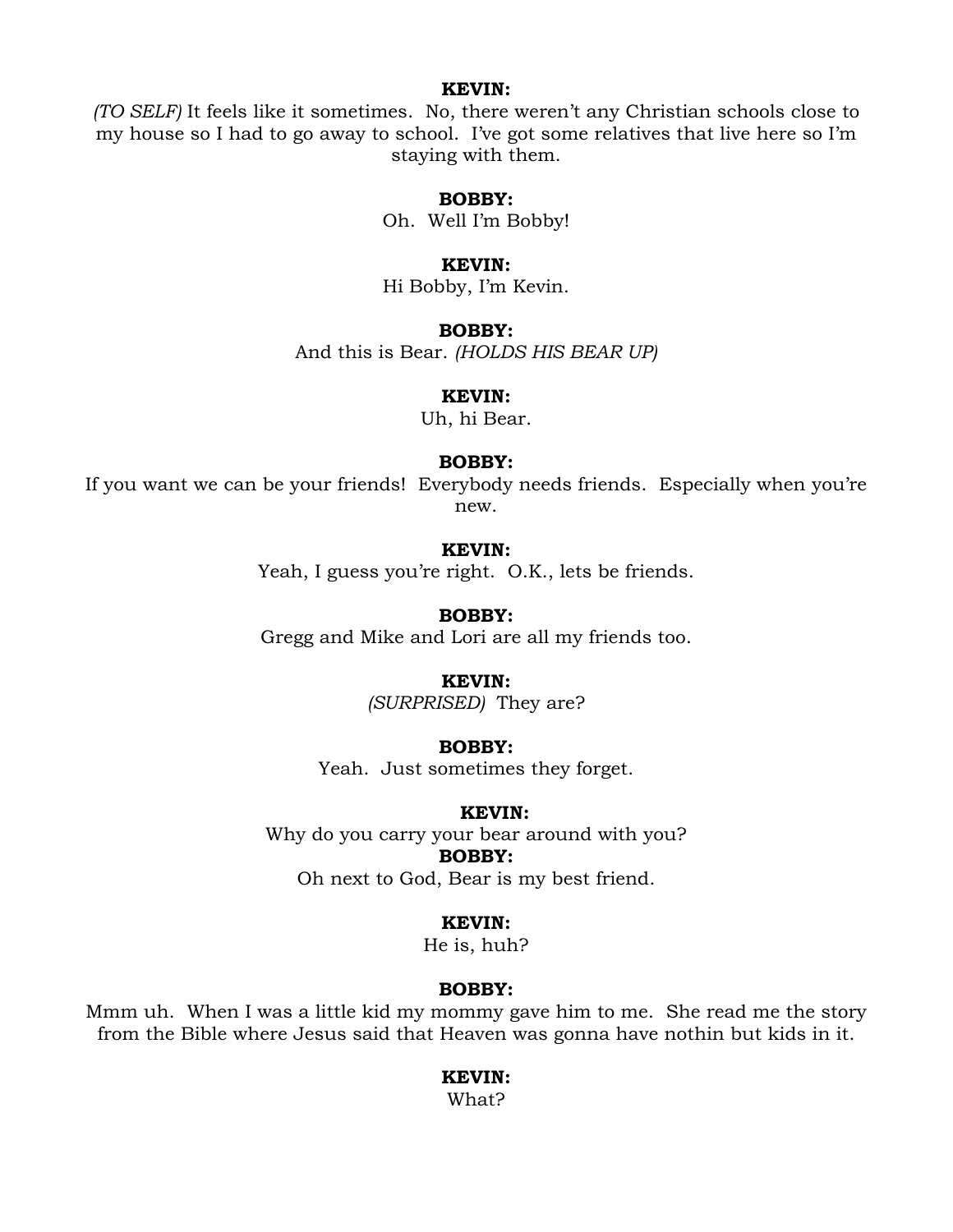Yeah, Jesus said that unless we all are like little kids, we can't get into Heaven. Do you know what that means? Do ya? Huh, do ya?

#### **KEVIN:**

Uh, no.

#### **BOBBY:**

It means that God is gonna take care of all of us cause we're his little kids and we need him to look out for us. Just like when I was little my mom took care of me and I knew she would cause I was her little kid and trusted her for everything.

#### **KEVIN:**

Yeah, I guess that does make sense.

#### **BOBBY:**

And you know those signs they have on roller coasters that say you have to be this tall to get on?

#### **KEVIN:**

Yeah?

# **BOBBY:**

Well they're gonna have that in Heaven only it's gonna say you have to be this short and be a little kid to get in. *(LAUGHS AT HIS OWN JOKE)* I just made that part up. But bear reminds me to always be a little kid. He is me when I was a little kid cause people make fun of him just like they made fun of me.

# **KEVIN:**

Oh, I see. Well Bear is lookin' kinda raggedy, why don't you get a new one?

#### **BOBBY:**

Oh no. Bear needs me. I grew up with him. He's always with me. What people don't know is that when they make fun of Bear they're making fun of me. Where's your bear?

#### **KEVIN:**

I used to have one but I don't anymore. I left it behind.

#### **BOBBY:**

Oh everybody's got one, just sometimes they forget about 'em, and don't take care of them. Who's taking care of yours?

#### **KEVIN:**

I guess I should be, huh? *(THEY FREEZE AND SATAN ENTERS)*